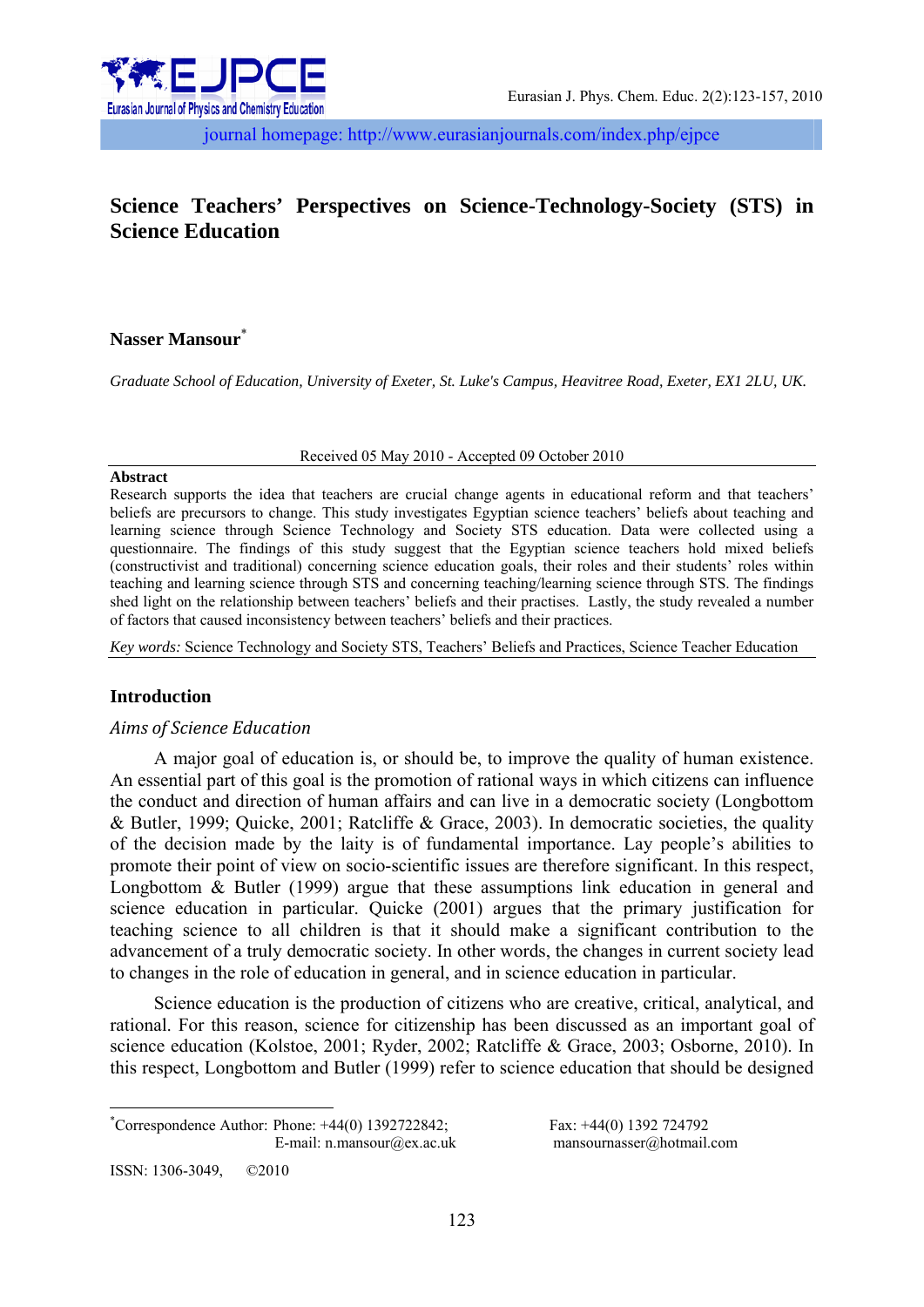for the general population rather than for a specialist group of future scientists, and that should lead to empowerment in some general sense of giving citizens more control or decision-making ability. To do this, Cross and Price (1999) refer to science education should give pupils a basis for understanding and for coping with their lives. They should be given applications and effects of science in their personal and social life. Ryder (2002: 639) argues that knowledge about science cannot be decontextualized; it is only meaningful when elaborated in specific science contexts. A weakness in existing school science curricula is the presentation of the concepts and relationships of science (knowledge in science) without any reference to the ways in which these ideas were developed (knowledge about science).

The National Science Foundation (NSF) Advisory Committee for Science Education recommended that the traditional approach to science education in science be rethought with more 'emphasis on the understanding of science and technology by those who are not and do not expect to be professional scientists and technologists' (Hurd, 1998). The implication is that notions of scientific literacy should be embedded in contexts that promote a socially responsible and competent citizen (Hurd, 1998). For Jenkins (1999) citizens need to be 'scientifically literate' in order to be able to contribute to decision-making about issues that have a scientific dimension, whether these issues are personal (e.g. relating to medication or diet) or more broadly political (e.g. relating to nuclear power, ozone depletion or DNA technologies).

In the study of the National Specialised Councils (NSC) of Egypt on Science Education for the 21st Century (NSC, 1999), it is clearly stated that science education should aim to:

- provide students with scientific and creative thinking;
- help students to be aware of the massive scientific and technological progress;
- improve environmental behaviour for students;
- help students to understand the nature of science and use scientific processes such as observation, interpretation and conclusion;
- emphasise effective aspects in science teaching to provide students with scientific attitudes and an appreciation of science and scientists;
- look at science from a comprehensive integrated viewpoint, and not as separated subjects (i.e. physics, chemistry, and biology).

From the above discussion, the main aim of Science education in Egypt or worldwide is to prepare young people to contribute as 'scientifically literate citizens' to shaping the world in which they will live. Therefore, science for citizenship is an important educational goal (Jenkins, 1999; Duggan & Gott, 2002; Hurd, 1998; Longbottom & Butler, 1999; Kolstoe, 2001). This is a challenge for school science education. This raises questions regarding how science education can prepare students as citizens. This is what the next section will discuss.

### *STS for Citizenship*

As future citizens, students have the enormous responsibility of making decisions that require an understanding of the interaction of science and technology and its interface with society. The Science-Technology-Society (STS) movement has been strongly identified with meeting this goal but despite its benefits, putting theory into practice has, so far been difficult (Wiesenmayer & Rubba, 1999; Ryder, 2002; Yetişir & Kaptan, 2008). In response to the pressing needs of modern societies, it has been argued that science education should pay more attention to the science, technology and society (STS) interface (Eijkelhof & Lijnse, 1988). In all science programmes that have been identified as 'exemplary' in the National Science Teachers Association (NSTA) 'search for Excellence programme', there was an overt effort by science teachers to help students develop into scientifically literate citizens. One of these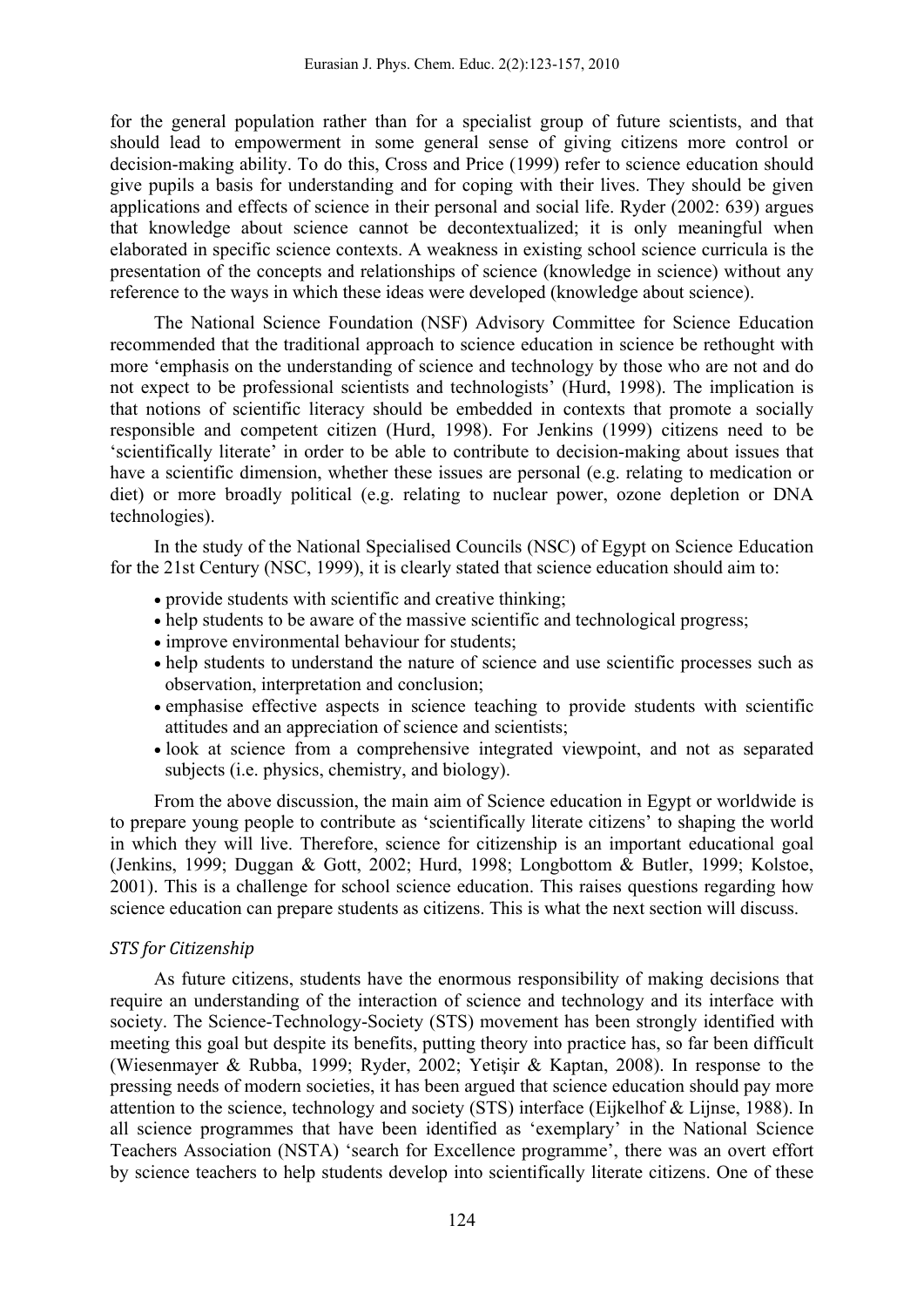programmes accepted by NSTA was the Project Synthesis (Ost & Yager, 1993). Scholars have argued that inclusion of socio-scientific issues through the Science, Technology, and Society (STS) movement in the science curriculum will help in developing the scientifically literate citizen (Wiesenmayer & Rubba, 1999; Kolsto, 2001; Ryder, 2002; Dimopoulos & Koulaidis, 2003; Solomon, 2004). Moreover, NSTA refers to STS issues as the best way of preparing young people for citizenship. This is clear in NSTA's definition of STS:

*"Basic to STS efforts is the production of an informed citizenry capable of making crucial decisions about current problems and taking personal actions as a result of these decisions. STS means focusing upon current issues and attempts at their resolution as the best way of preparing people for current and future citizenship roles" (cited from: Ost & Yager, 1993, 282).* 

STS has been called the current mega-trend in science education (Yager, 1993). Others have called it a paradigm shift for the field of science education (Hart & Robottom, 1990). The primary objective of an STS education is to present contextual understanding of current science and technology and provide students with the intellectual foundations for responsible citizenship (Aikenhead, 2004; Yetişir & Kaptan, 2008). In their study, Ramsey & Hungerford (1989) and Wiesenmayer & Rubba (1999) showed that an STS issue investigation with an action instructional model that addresses each of the four STS goal levels is crucial in promoting citizenship actions on STS issues. Within STS in science education, the emphasis on the interconnections between science and society has entailed a focus on science-related social issues. It has been argued that to empower the students as citizens, there is a need to emphasise STS (Kolstoe, 2001). It is clear that the science education community values the inclusion of a STS approach in science education programmes (Bakar, Bal & Akcay, 2006; Celik & Bayrakçeken, 2006, Kaya et al., 2009, Mansour, 2010). Therefore, it is worth to raising a question: what are science teachers' beliefs concerning the STS issues? This is what the next section will focus on.

#### *Science Teachers for STS*

The Association for Science Education (ASE) in its policy statement "Education through Science" (1981), argued that, in planning and developing the curriculum, teachers should show that science can be explored from the viewpoint of its applications, leading to development of an appreciation and understanding of the ways in which science and technology contribute to the worlds of work, citizenship, leisure and survival. To implement STS in science education, the training and psychological preparation of the teaching force must be considered (Jegede, 1988). According to Za'rour (1987), the unfamiliarity of teachers with the required teaching models and approaches could hinder the introduction of STS education in schools. Similarly, Rubba (1991) suggests that, STS has not attained the level of implementation recommended by NSTA because the majority of the science teachers are not prepared to teach STS. Therefore, before STS teaching practices can be fully developed and put into practice appropriately, science teachers' beliefs and values about science education must be restructured in such a way that, they can fully appreciate what the notion of responsible citizen action on STS issues as a goal of a school science education.

Another barrier for implementing STS in the class (Aikenhead, 1984) is the socialization process that science teachers go through during their preparation in the university. When studying science at university, teachers experience a process of socialization into a discipline (Barnes, 1985; Ziman, 1994). During experience, teachers developed deepseated values about science teaching (Aikenhead, 1984; Pedretti & Hodson, 1995; Bakar, Bal & Akcay, 2006; Kaya et al., 2009). Aikenhead (2000) mentions that pre-service education socializes science teachers to believe that their responsibility is to socialize their students into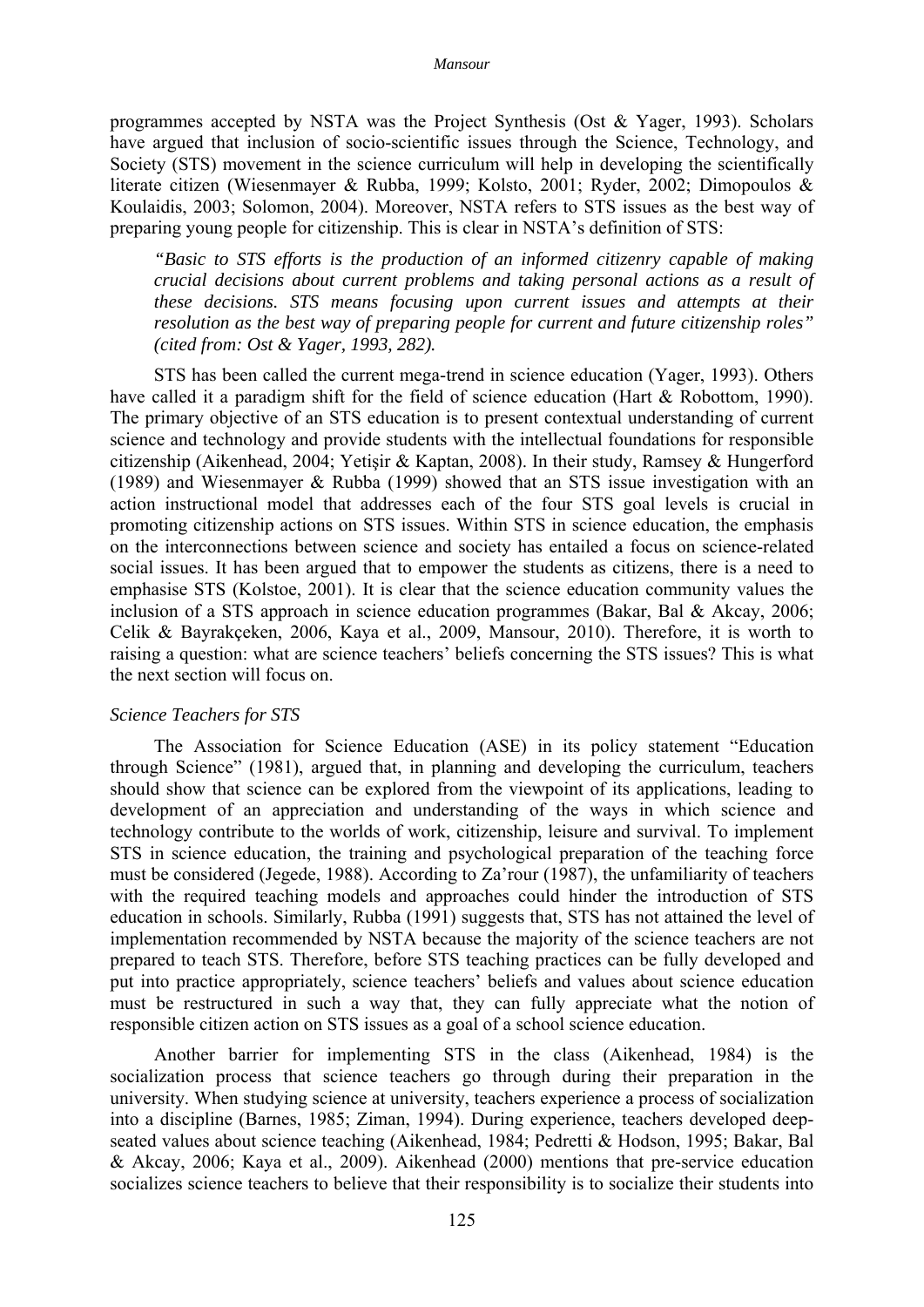a specifically scientific discipline. Therefore, to implement an STS science course successfully, from a teacher's point of view, the best way to initiate students into a discipline is the same way the teacher was initiated (Aikenhead, 1984). Aikenhead (2000) emphasised change the deep-seated, personally cherished values of a number of teachers. In addition to that change, teachers must add new methods to their repertoire of instructional strategies. A new routine of instruction is best learned from fellow teachers who have practical credibility.

Science teachers are the most important key in shifting toward STS education. Therefore, for a successful shift to occur, a science teacher has to have a very complete understanding of what STS education is about and the philosophy behind it. They also need support and help from other people involved in education (Mansour, 2009). A successful plan of action will involve few cleverly selected teachers chosen to go through an intense inservice experience. These teachers then become in-service leaders in their own regions of the country, passing on their leadership expertise to other teachers who repeat the in-service process in their own communities. An example of this approach in preparing STS teachers is presented by Pedretti and Hodson's study (1995). Pedretti and Hodson conducted a one-year study with six science teachers who were positively predisposed to STS science. The aim was to produce usable curriculum materials through teacher ownership and understanding, all organized around an action research group. Pedretti and Hodson documented teachers' increased understanding in terms of the nature of science, developing curriculum materials, personal and professional development, and collaboration. In addition, participants reaffirmed many of their personal theories and practices.

Mansour (2007) refers that science teachers state that the science disciplinary background has not prepared them for STS. An undergraduate education in a science discipline rarely allows students to be aware of the controversy in pure science itself, and its patterns of teaching and learning do not usually include discussion of the merits of arguments or debating about the quality of the empirical evidence or the concepts on which this is based. Through the findings of his case study with 5 science teachers in the Prairie high school to explore the personal reasons, beliefs and dilemmas underlie their decision; Aikenhead (1984) suggested three requirements so the teacher could reflect the NSTA's 1982 position statement supporting a science-technology-society approach to science teaching. These requirements are: (1) an alteration in the teachers' values concerning valid science content, (2) an evaluation of socialising function of their new courses, and (3) a reformulation of the practical holistic decision-making system that currently supports and sustains them on a day to day basis.

The success of science education reform depends on the teachers' ability to integrate the philosophy and practices of current programmes of science education reform with their existing philosophy (Bybee, 1993, Mansour, 2007; 2009). After reviewing the research, Fang (1996) pointed out that practice could be consistent with a teacher's beliefs. Pajares (1992) supported the notion that teachers' beliefs influence their perceptions, which in turn affect their behaviours in the classroom. Thus, when considering the STS approach to science education, teacher beliefs about STS implementation require attention (Carroll, 1999; Yetişir & Kaptan, 2008; Mansour, 2009a, 2010). Without this attention, negative beliefs concerning STS implementation and inquiry learning could defeat the reform movements emphasising STS.From that point, setting up the Egyptian knowledge society or implementing the national standards for education of Egypt (NSEE) in general, or implementing STS on the Egyptian science curricula based on the contribution of teachers, their convincing with or beliefs about these innovations (Mansour, 2009, 2010). Noss and Hoyles (1996), for instance, argue that the implementation of any innovation, which fails to take account of teacher and the teachers' work situation as mediators of the innovation, is doomed to fail. Therefore it is essential to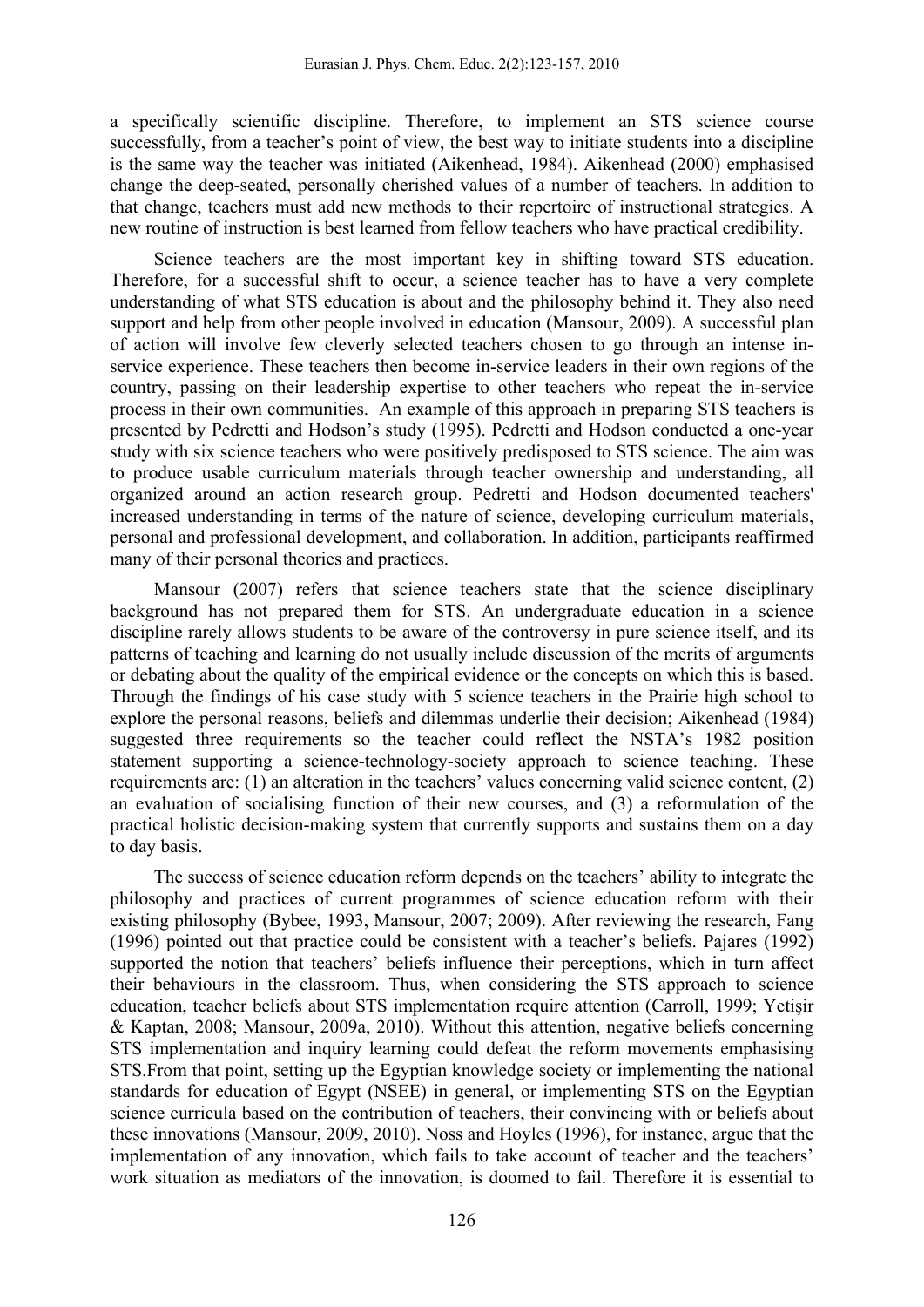take Egyptian teacher's beliefs into account Thus, to understand genuinely Egyptian teachers beliefs, we should investigate: science teachers' beliefs and practices about the importance of science, Technology, and Society (STS) related issues, the science teachers' knowledge of the STS issues, the importance of integrating the STS issues in the science curricula, and the source of knowledge of the issues.

### *Research Questions*

The research illuminated these questions;

1. What are the beliefs that science teachers in Egypt hold about the relationship between science, technology and society?

2. What are the beliefs that science teachers in Egypt hold about teaching/learning science through STS Education?

3. How far do science teachers' classroom practices reflect their beliefs about STS?

### *Sample*

A total of 162 Egyptian preparatory science teachers responded to the questionnaire. This sample included both sexes: eighty-seven (53.7%) were female science teachers and seventy-five (46.3%) were male science teachers. The teachers ranged from 27 to 48 years old, with a mean age of 46. Some of the questionnaire sample 103 (63.6%) had bachelor's degree in Biology Education and the other 57 (35.2%) had bachelor's degree in Physics and Chemistry education. Only two teachers had bachelor in Science (Chemistry). In terms of teaching experience, respondents were divided up into three experience groupings: newly qualified (from 1 to five years), semi-experienced (from 6-10) and experienced (11 and more). 31 teachers (19.1%) are newly qualified have taught under 6 years, 64 semi-experienced teachers have taught from 6-10 years, and 67 experienced teachers have taught over 10 years. Grouping teachers this way might reveals changes in beliefs about STS due to teaching experience amongst teachers. It is indicated that experienced teachers represent a majority in the sample. Concerning qualifications after bachelor degree, the majority of the questionnaire sample had bachelor degree (139 teachers, (85.8%), 4 teachers had general diploma in education (2.5%), 16 had specialised diploma in education (9.9%), and three teachers had master degree in education. Regarding the school locations that teachers work in, the majority of the questionnaire sample worked at suburban schools (66 teachers, 40.7%), 55 (40.7%) teachers worked at urban schools, and 41(25.3%) worked at rural schools.

### *Data Collection*

A questionnaire entitled Teacher's beliefs about Science, Technology and Society (STS) Education was devised based on the review of relevant literature (e.g. Aikenhead & Ryan, 1989; Bybee & Mau, 1986; Levitt, 2001; Poulson et al., 2001; Rubba & Harkness, 1993; Tsai, 2002). The questionnaire consisted of 29 items included 27 closed- ended questions and two open-ended questions and were developed to obtain information in four major areas:

1. Personal information included the respondent's age, gender, experience, academic background in education and science, position in school and subjects taught as well as the type of school in which they were employed.

2. The second area 'teacher's perceived beliefs and practices about Science-Technology-Society (STS)' included:

- Beliefs about the relationship between science and technology (BAST) (Items 1-4),
- Beliefs about the relationship between science and society (BASS) (Items 5-8),
- Beliefs about the relationship between technology and society (BATS) (items 9-13),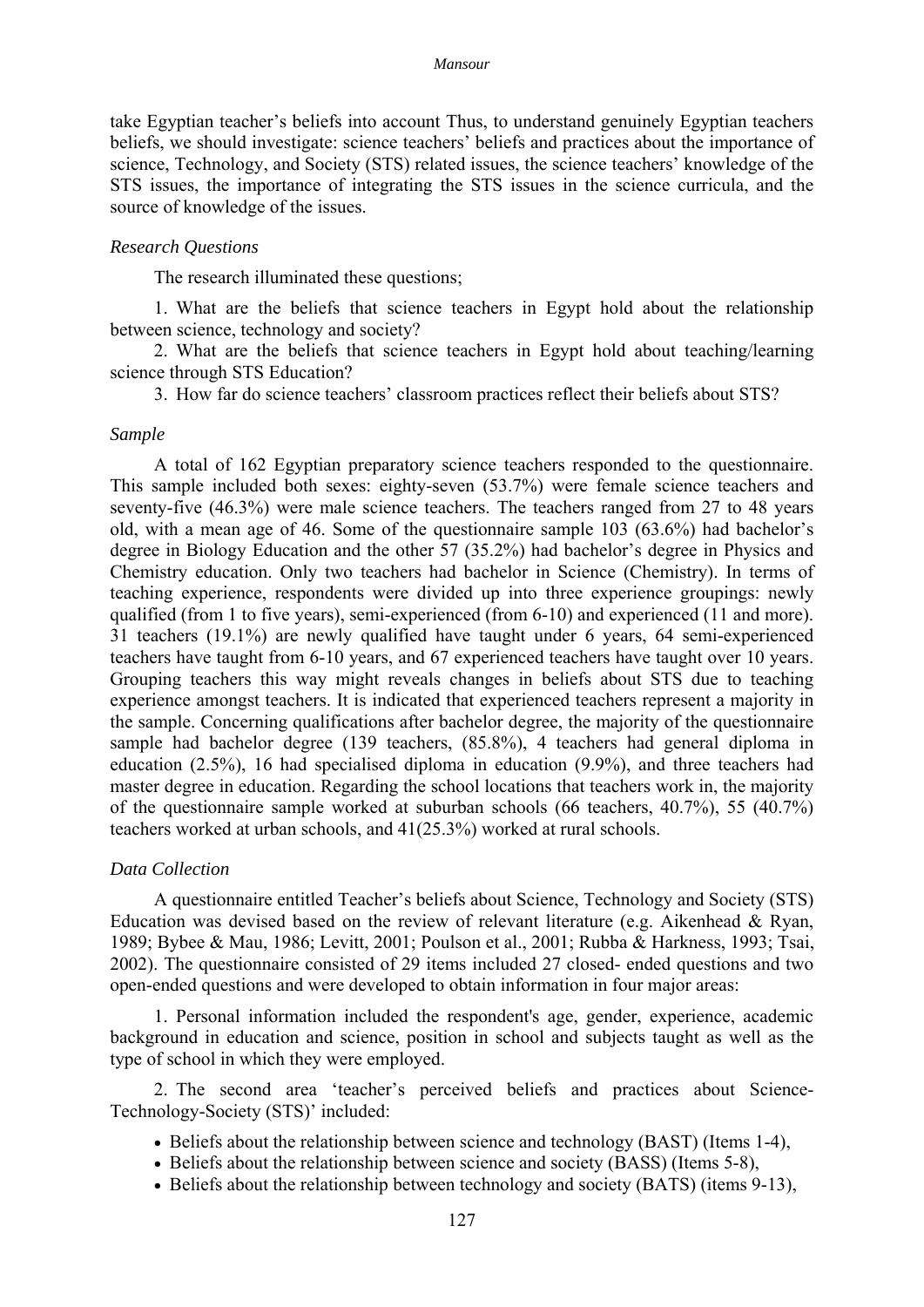• And item 14 which measures the interaction between Science-Technology-Society (STS). The question was: There are three terms 'science', 'technology' and 'society'. Can you use the arrows to indicate what do you think about the relationships between them? The arrows may be  $\longleftrightarrow$  or  $\longrightarrow$ .

For example:

 $A \longrightarrow B$  indicates that A influences on B

 $A \leftarrow B$  indicates that there is interactive relationship between A and B.

3. The third area 'teacher's perceived beliefs and practices about teaching science through STS issues' included:

• Beliefs about teachers and students roles in teaching/learning STS (BATSR) (Items 15-21)

• Beliefs about teaching and learning STS (BATL-STS) (Items 22-28)

4. The fourth area 'factors perceived to influence the consistency between teachers' beliefs and practices included an open-ended question "why they have difficulty practicing their educational beliefs regarding STS in the classroom".

## *The Format of The Questionnaire*

- The format of the questionnaire was a combination of Likert-type items, and openended items. The Likert-type items were converted to numerical rating for the purpose of statistical treatment. Each item of the questionnaire measures two dimensions: Dimension one which assessed teachers' beliefs. Each item constitutes a statement, which is followed by a five-point Likert scale ranging from  $(1)$  strongly disagreed to (5) strongly agreed. The negative statements were scored in reversed order,
- Dimension two which assessed to what extent teachers were able to put their beliefs into practice. Each item constitutes a statement, which is followed by a three-point Likert scale ranging from (1) not practiced to (3) practiced. The negative statements were scored in reversed order (for examples see Appendix A).

The questionnaire was translated from Arabic into English for the purpose of publication. Two educators specialised in English language looked at the translation to be sure that both Arabic and the English versions are identical. The final questionnaire required a number of revisions before it reached a level of clarity and detail which was judged as adequate by the review panel of experts consisting of:

- The regional science inspector and science consultant
- •Lecturers in science, science education and research methods.

## *Reliability of The Questionnaire*

Cronbach's coefficient alpha was used to calculate the internal consistency coefficients of the items included in the scales in part one of the questionnaire. Results of the reliability analysis showed that the items in these scales had a satisfactory discriminating power. Reliability coefficient alpha obtained for Beliefs about Science and Technology BAST scale was 0.75, for Beliefs about Science and Society BASS scale was 0.67, and for Beliefs about Technology and Society BATS scale was 0.63. Results of the reliability analysis of the items of the two scales 'Beliefs about Teacher/student roles BAT/SR scale and beliefs about Teaching and Learning BATL-STS scale' in part two had a high internal consistency. Reliability coefficient alpha obtained for Beliefs about Science Education Goals BASEG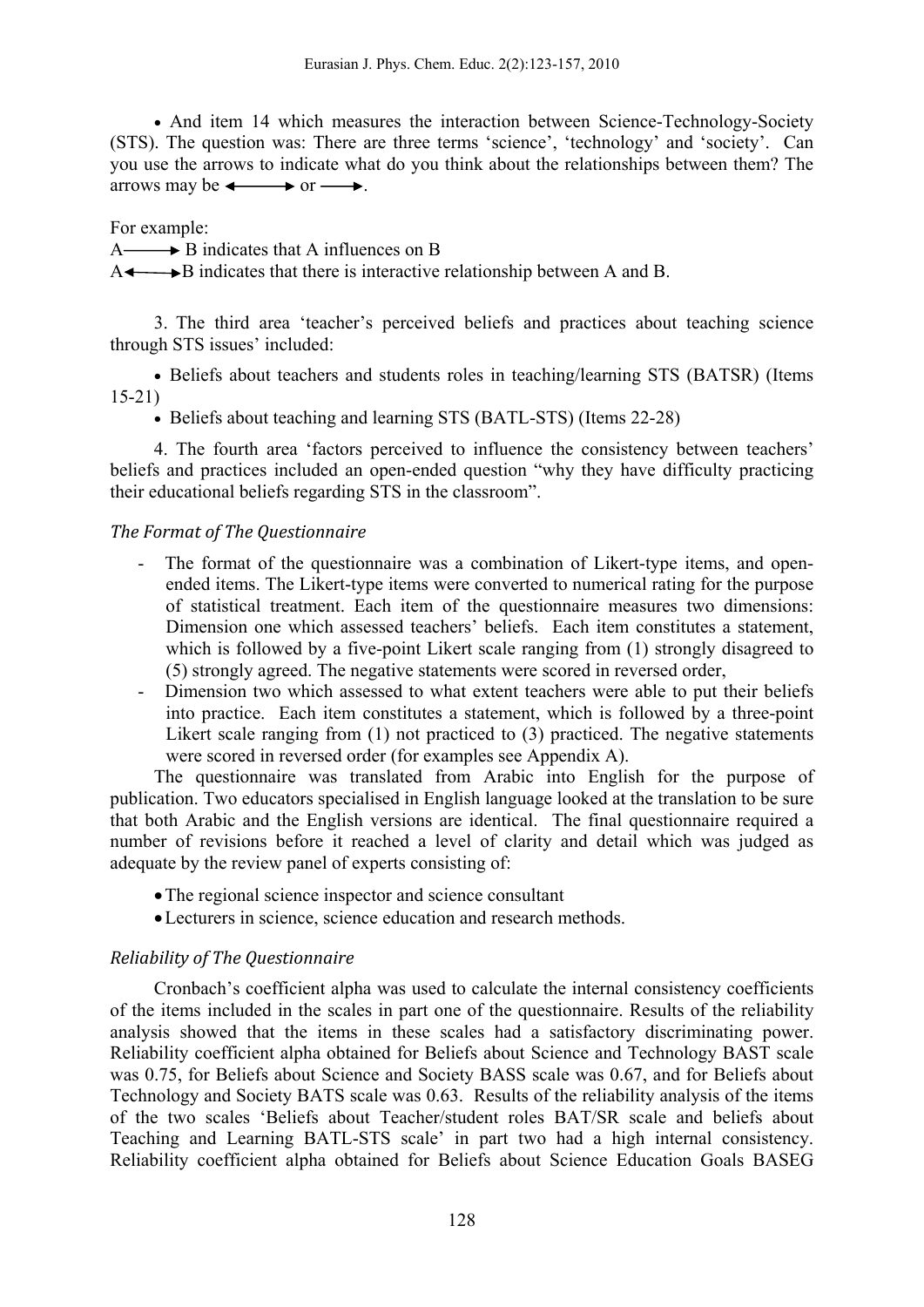scale was 0.64, Beliefs about Teacher Role BATR scale was 0.69 and Beliefs about Teaching and learning STS BATL-STS scale was 0.60.

### *Factor Analysis*

Exploratory factor analysis was conducted on each set of the items under each scale. As shown in Table 1, The Kasier-Meyer-Okklin (KMO) values for sub –scales BAST, BASS, BATS, BATSR-STS, and BATL-STS were 0.75, 0.63, 0.67, 0.71 and 0.61 sequentially exceeding the recommended value of 0.6 (Pallant, 2001) and the Barlett's test of shpericity reached statistical significance supporting the factorability of the correlation.

**Table 1.** The Kasier-Meyer-Okklin (KMO) values for sub –scales BAST, BASS, BATS, BATSR-STS, and BATL-STS

| scale                | Items    | Kaiser-Meyer-Olkin Measure of<br><b>Sampling Adequacy</b> | Bartlett's Test of Sphericity df |    | Sig. |
|----------------------|----------|-----------------------------------------------------------|----------------------------------|----|------|
| <b>BAST</b>          | $1 - 4$  | 0.75                                                      | 144.857                          | 6  | 0.00 |
| <b>BASS</b>          | $5 - 8$  | 0.63                                                      | 104.766                          | 6  | 0.00 |
| <b>BATS</b>          | $9 - 13$ | 0.67                                                      | 145.715                          | 6  | 0.00 |
| BATSR-STS 15-21 0.71 |          |                                                           | 273.356                          | 21 | 0.00 |
| <b>BATL-STS</b>      | 22-28    | 0.61                                                      | 283.510                          | 28 | 0.00 |



**Figure 1.** Scree plot for BAST scale **Figure 2.** Scree plot for BASS scale

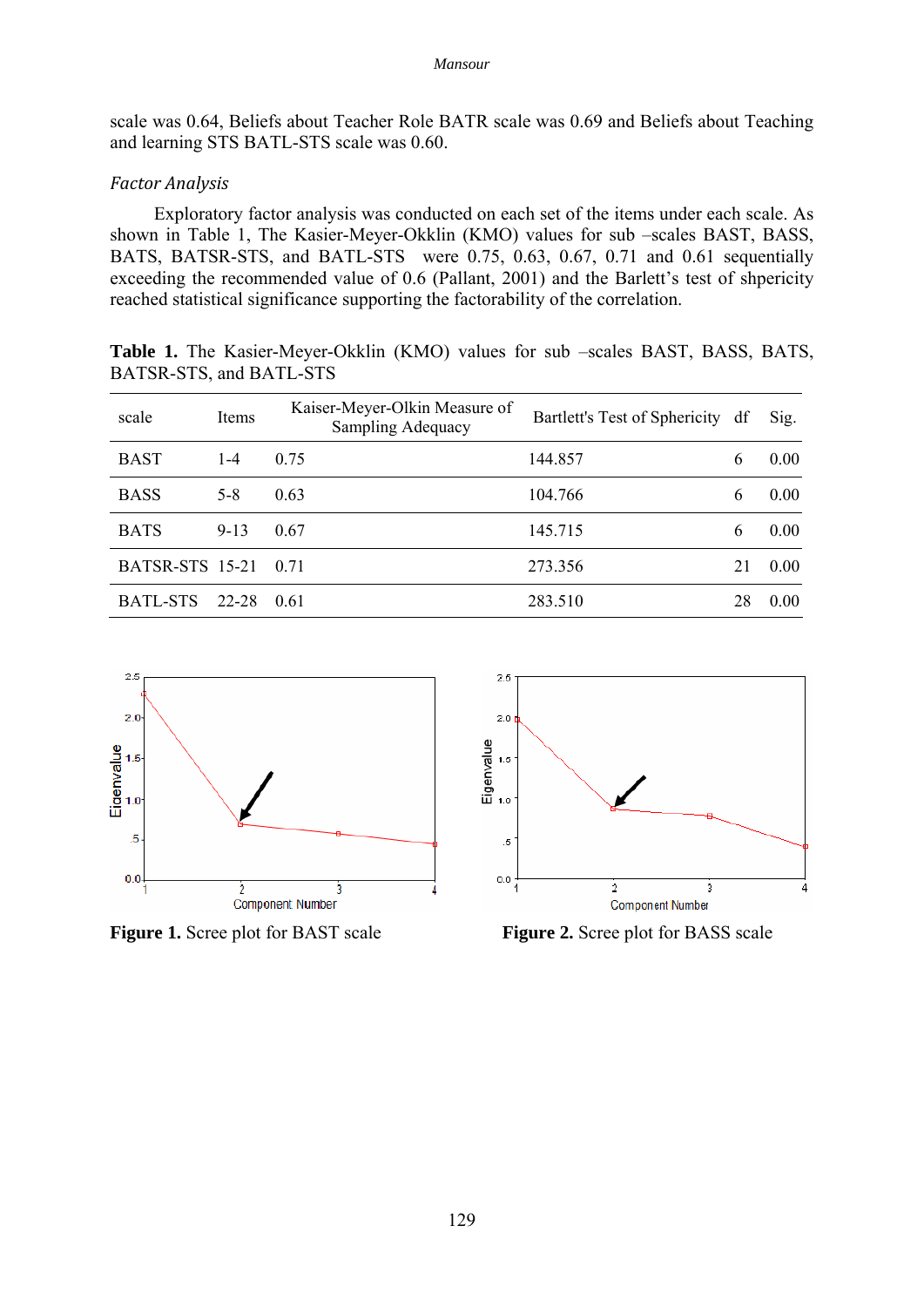



An inspection of the scree plots for scales BAST, BASS, and BATS sequentially shown in Figures 1, 2 and 3revealed a clear break after the first component. Principles components analysis for scales BAST, BASS, and BATS revealed the presence of just one component with eigenvalues exceeding 1. Moreover, the component matrix shows that only one component extracted and the items of each scale load quite strongly (above 0.4) on that component.

Factor analysis of items (15-21) of scale (BAT/SR) revealed the presence of two factors with eigenvalues of greater than 1.0, explaining 57.46% of the total variance. Examination of the scree plot (see Figure 4) indicated that a two-factor solution would be appropriate. Moreover, examination of the factor loadings of the component matrix revealed that the 7 items load quite strongly on two factors. The range of these factor loadings was (0.64-0.87). The content of these items were used to interpret the two factors. Factor one was interpreted as teachers' traditional beliefs regarding teachers and students roles in teaching and learning STS. Factor two was interpreted as teachers' constructivist beliefs regarding teachers and students roles in teaching and learning STS.

Factor analysis of items (22-28) of scale (BAT/LSTS) revealed the presence of two factors with eigenvalues of greater than 1.0, explaining 53.10% of the total variance. The scree plot (see Figure 5) suggested that a two-factor solution would be appropriate. Examination of the factor loadings of the component matrix revealed that the 8 items load quite strongly on two factors. The range of these factor loadings was (0.50-0.72). The factors were rotated using the normalised varimax rotation method to assist in the interpretation of the extracted factors. Examination of the factor loadings of varimax matrix found stronger loadings ranged from 0.51 to 0.81 and clearer interpretation with a two-factor solution. The content of these items were used to interpret the two factors. Factor one was interpreted as teachers' traditional beliefs regarding teachers and students roles in teaching and learning STS. Factor two was interpreted as teachers' constructivist beliefs regarding teaching and learning STS.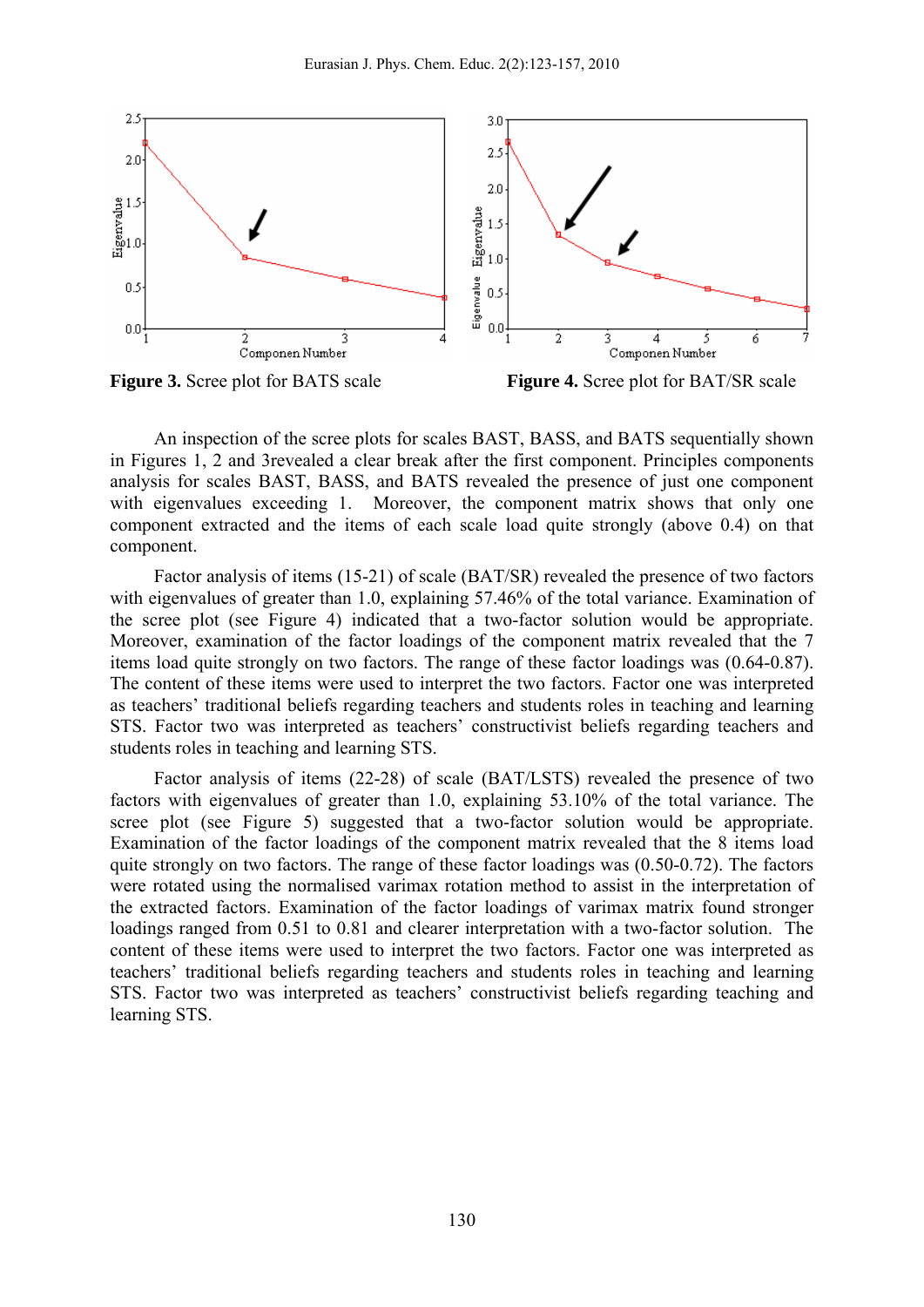

**Figure 5.** Scree plot for BATLSTS scale

#### *Data Analysis*

The data collected from the questionnaire was carried out using SPSS (Statistical Package for Social Sciences) version 15.0 for windows XP. The statistical analysis was performed included two kinds of statistics: descriptive statistics and inferential statistics. The descriptive statistics used to examine teachers' beliefs included means, standard deviations, frequencies, and percentages. Whereas the inferential statistics included a paired-sample ttest, were used to examine which was the dominant belief (constructivist or traditional) and correlation analyses were used to examine the relationships between teachers' beliefs and practices. Factor analysis was used to explore the structure of the STS questionnaire.

Teachers' responses to open-ended question "what are the barriers that prevent you from teaching science through STS the way you would like to?" were analysed qualitatively.

#### *Research Findings*

To catch teachers' beliefs about the relationship between science, technology and society, they were asked to use a rating scale, 1 (strongly disagree) to 5 (strongly agree), for each item on three sub-scales. Scale one: beliefs about the relationship between science and technology (BAST); Scale two: beliefs about the Relationship between science and society (BASS); Scale three: Beliefs Relationship between technology and society (BATS) and question no. 14 beliefs about the relationship among science, technology and society (BASTS).

Developing this part of the questionnaire depended mainly on "the teachers' beliefs about the interactions among science, technology and society (TBA-STS) items", as developed by Rubba and Harkness (1993). Because TBA-STS are empirically developed items and because these kinds of items do not lend themselves to traditional methods of data analysis except when choices can be collapsed into categories, a special scoring procedure was therefore needed for TBA-STS. In this respect, Aikenhead suggested establishing a threecategory scoring scheme, i.e., Realistic/Has Merit/Naïve (R/HM/N).

- Realistic (R): the choice expresses an appropriate view about the nature of science, technology, and the interactions of these within society.
- Has Merit (HM): while not realistic, the choice expresses a number of legitimate points about the nature of science, technology, and the interactions of these within society.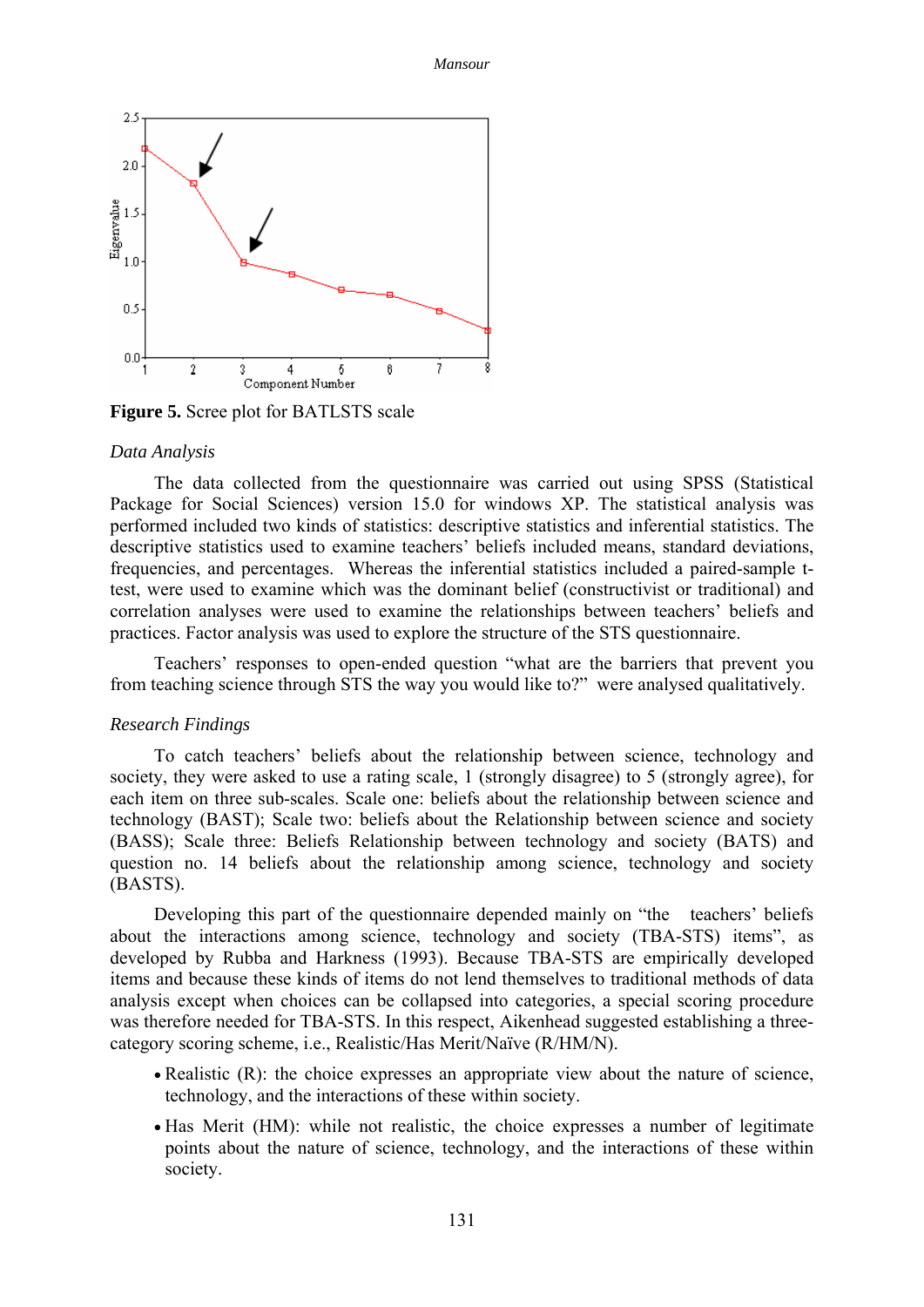• Naïve (N): the choice expresses a view about the nature of science, technology, and the interactions of these within society that inappropriate or not legitimate.

This study used the categorization of Rubba and Harkness (1993) as a framework or reference for understanding teachers' beliefs about the interactive relationship among science, technology and society, and the results were presented as follows.

### *Beliefs About Science And Technology (BAST)*

Figure 6 shows that most respondents believed there was a reciprocal relationship between science and technology. Over 90% stated that technology was very important for science to progress, and also saw that science has a great effect on technology (95.7%). According to the Rubba and Harkness categorization (1993), the beliefs expressed about the particular relationship in items 1-4 (i.e., that between science and technology) were distributed across the Realistic (R), Has Merit (H), Naïve (N) categories; in other words, the teachers had mixed views about the relationship between science and technology. On the one hand, a high percentage of teachers expressed realistic views about the relationship between science and technology (e.g., 95.7% of teachers expressed views about the effect of science on technology , and another 75.9% of teachers took the view that technology had an influence on science .





Note: SA=strongly agree, A=agree, N=Neutral, D=disagree, SD=strongly disagree, Items are as follows:

- 1- Technology is the application of science.
- 2- Science as a body of knowledge does affect technology.
- 3- Technology does affect science to discover new things.
- 4- Technology provides tools and techniques for science.

#### *Beliefs About The Relationship Between Science And Society (BASS)*

The majority of the respondents as shown in Figure 7 indicate that they believe that there is an interactive relationship between science and society and each one affects the other. They believe that science has much influence on the society (84.6 %) than society has on science (55.3%).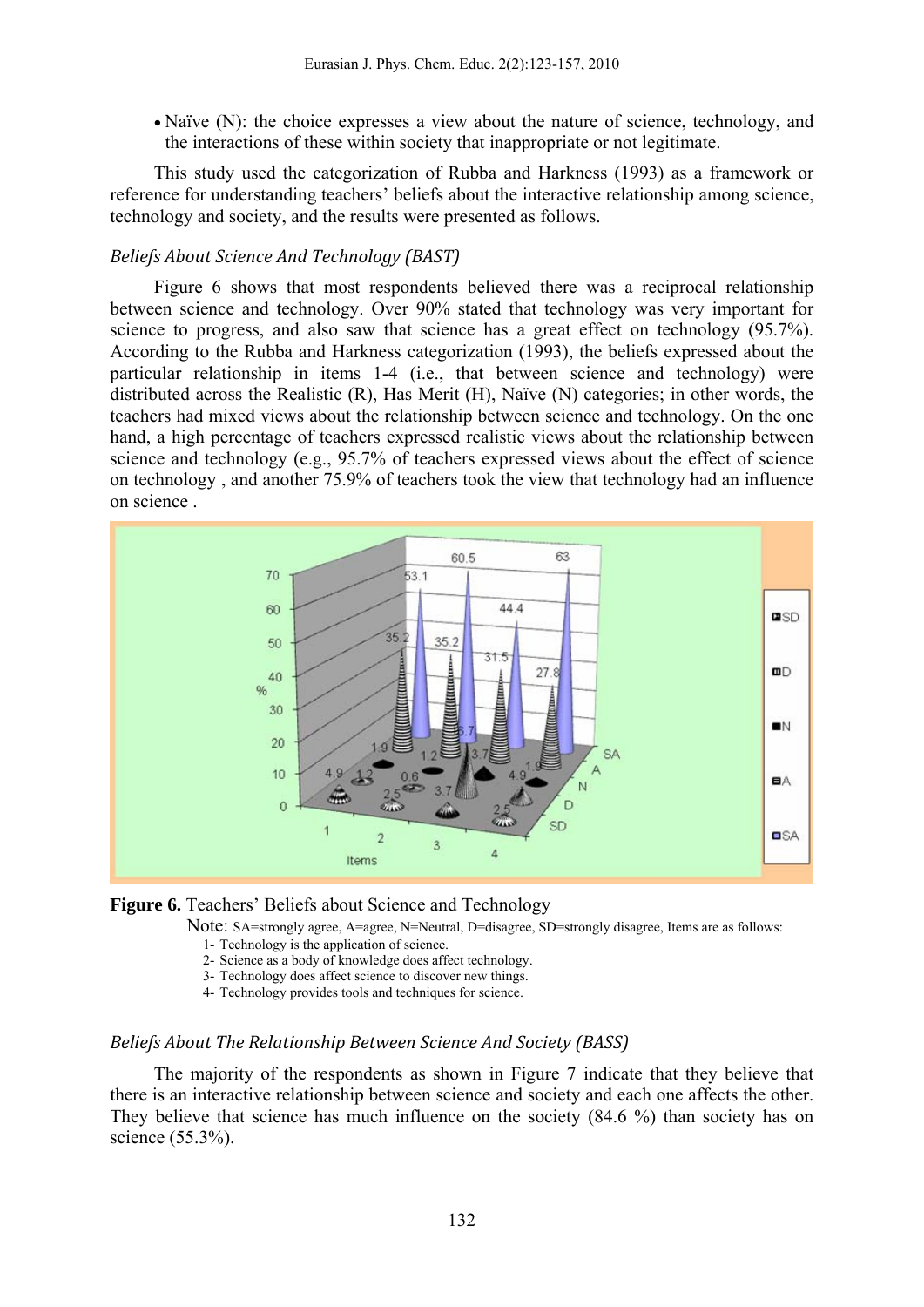Teachers as shown in Figure 7 believe that science and society bushes each other to understand the world and reach the knowledge. They also believe that society bushes science (82.4 %) more than science (56.2%) bushes society to investigate the knowledge. this explains why society is much influenced by science  $(84.6\%)$ .

Using Rubba and Harkness (1993) as a framework to understand teachers' beliefs regarding the relationship between science and society, the teachers expressed both Realistic (R) views and Has Merit (HM) views. In other words, the teachers had mixed views about the relationship between science and society. On the one hand, some teachers (84.6%) expressed realistic views about the affect of science on society and others (55.3%) expressed realistic views about the affect of society on science. On the other hand, 56.2% of teachers expressed views, which were, have merit view in Figure 7. 82.4% also of teachers expressed views, which were, has merit view.



**Figure 7.** Teachers' Beliefs about Science and Society

- Note: SA=strongly agree, A=agree, N=Neutral, D=disagree, SD=strongly disagree, Items are as follows:
	- 5- Science does affect society to a great extent.
	- 6- Science stimulates society to seek further knowledge.
	- 7- Society does affect science to a great extent.
	- 8- Society's quest to understand the world stimulates the accumulation of scientific knowledge.

### *Beliefs About Technology And Society (BATS)*

The majority of the respondents as shown in Figure 8 indicate that they believe that there is an influential relationship between technology and society. More than 80 % stated that technology has a great effect on the progress of the society. At the same time a high percentage of the teachers (95.7%) see that the use of technology at Egyptian society is controlled by society traditions, morals, and values. This finding was not surprising in terms of the main characteristic of Egyptian society which is religion-oriented.

However, according to Rubba and Harkness (1993), the beliefs the teachers expressed about the particular relationship in items related to the relationship between technology and society were distributed across the Realistic (R), Has Merit (H), Naïve (N) categories. In other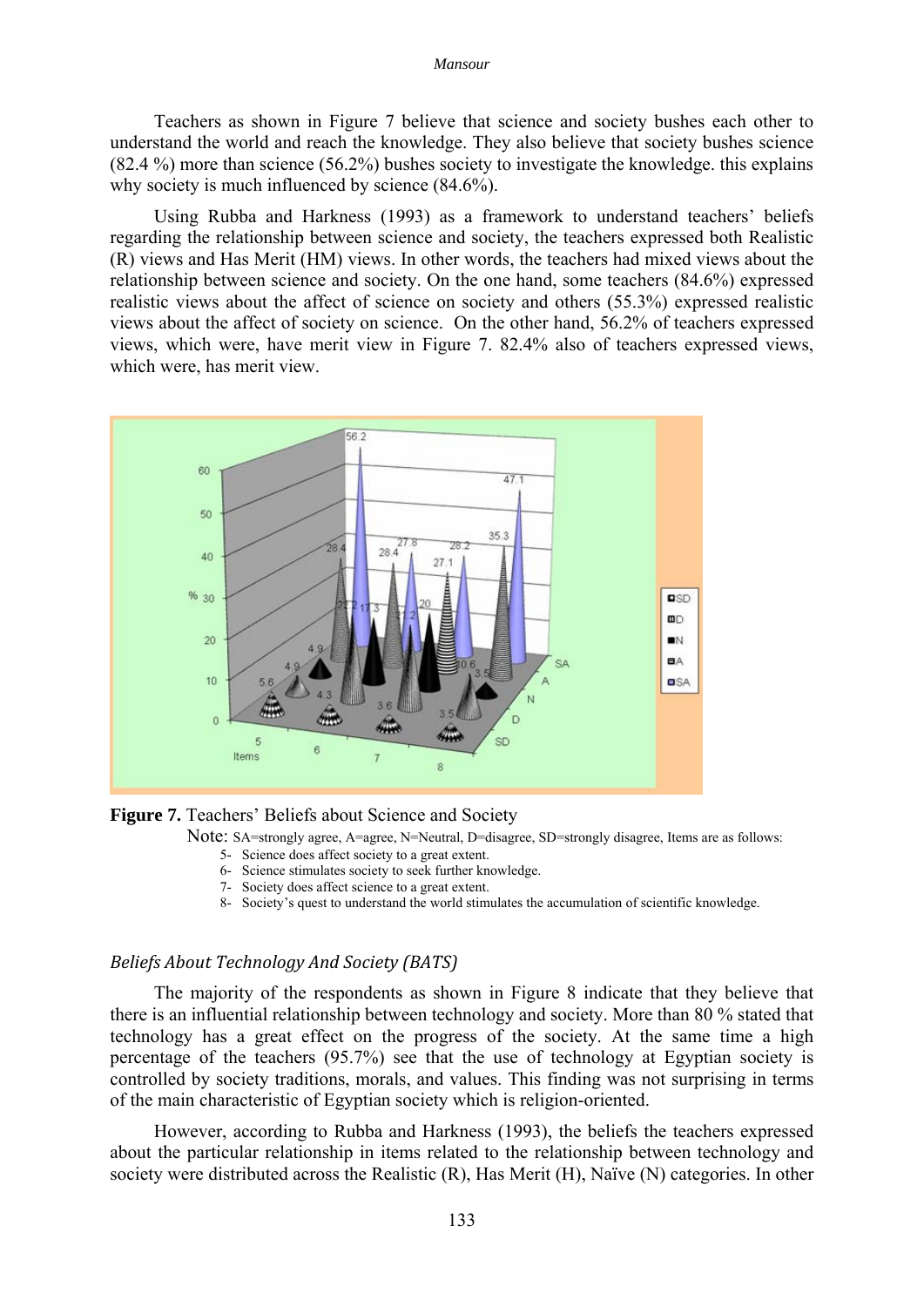words, the teachers had mixed views about the relationship between technology and society. On the one hand, high percentage of the teachers (89.4%) expressed realistic views about the affect of technology on society; another high percentage of the teachers (82.1%) expressed realistic views of the affect of society on technology in Figure 8.





- Note: SA=strongly agree, A=agree, N=Neutral, D=disagree, SD=strongly disagree, Items are as follows:
	- 9- Technology makes life easier.
	- 10- Technology does affect society.
	- 11- Technology affects society by the way society uses it.
	- 12- Society's needs create demands for technology.
	- 13- Society puts restrictions on the use of technology to control it.

On the other hand, 77.8% expressed views about the use of technology within the society which were naïve in Figure 8. A little percentage of the teachers (42%) also expressed views about how society control the use of technology which is considered has merit views.

#### *Beliefs Science, Technology And Society (BASTS)*

For question 14, the teachers were asked to use the three terms 'science', 'technology' and 'society' and the arrows to indicate what do they think about the relationships between science, technology, and society. The results of that question are represented in Table 2. Eight different representations of the interactions of science, technology and society were emerged from teachers' responses.

a) Twenty one teachers (13%) denoted a linear relationship between science, technology and society. This relationship shows that science affects society through using the technology, which results from applying science.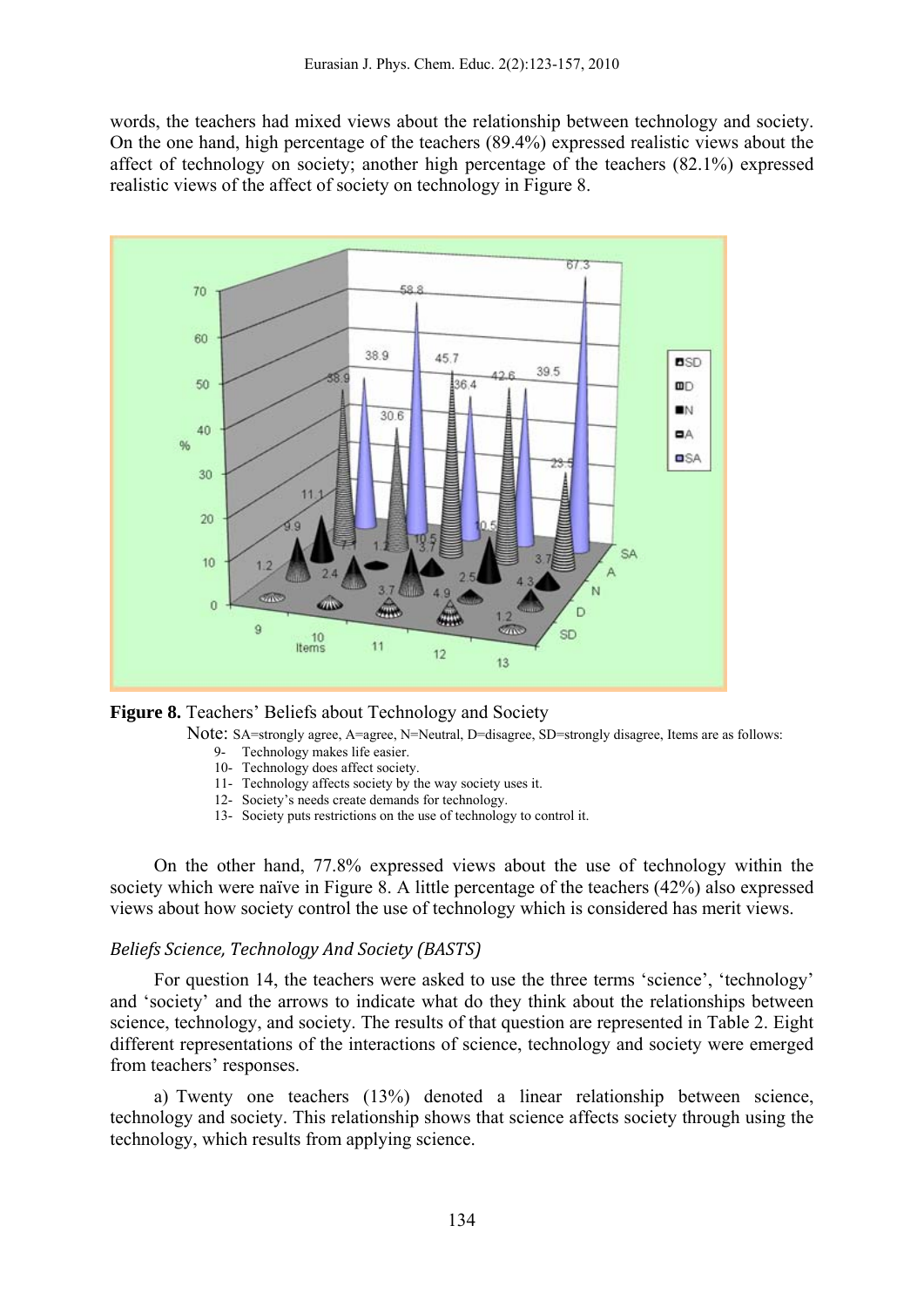b) Three teachers (1.9%) indicated a linear relationship between science, technology and society. This relationship shows that technology affects society through putting into practice the science which results from technology.

c) Another three teachers (1.9%) showed a single dominant relationship. In this representation, these three teachers indicated that 'science' is the dominant factor affecting both technology and society.

d) Forty-two teachers (25.9%) represented the relationship among science, technology society as a single dominant relationship in which 'society' is the dominant factor affecting both science and technology. Again this was not unexpected result as the qualitative will explain some social factors that can affect teachers' beliefs and practices.

e) Seven teachers (4.3%) denoted other single dominant relationship in which 'technology' is the dominant factor affecting both science and society.

f) Twenty five teachers (14.5) indicated a cyclical-linear relationship between science, technology and society. All these teachers saw that the beginning and the end of this cyclic is the science. They believe that science results in technology and this technology in turn has affect on society. Therefore society gives feedback to the scientists to about the resulting of this application of technology in terms of its advantages and disadvantages.

| Relationship between STS                                                   | Frequency | Percentage |
|----------------------------------------------------------------------------|-----------|------------|
| $\longrightarrow$ Technology $\longrightarrow$ Society (N)<br>A. Science   | 21        | 13         |
| $\rightarrow$ Science $\rightarrow$<br><b>B.</b> Technology<br>Society (N) | 3         | 1.9        |
| $C$ .<br>Science<br>Technology<br>Society<br>(N)                           | 3         | 1.9        |
| Society<br>D.<br>Science<br>Technology<br>(N)                              | 42        | 25.9       |
| ${\bf E}.$<br>Technology<br>Science<br>Society<br>(N)                      | $\tau$    | 4.3        |
| F.<br>Science<br>Technology<br>Society (N)                                 | 25        | 15.4       |
| G.<br>Technology<br>Society<br>Science_<br>(N)                             | $\tau$    | 4.3        |

Table 2. Frequency and percentage of teachers' responses on item 14 of the relationship between STS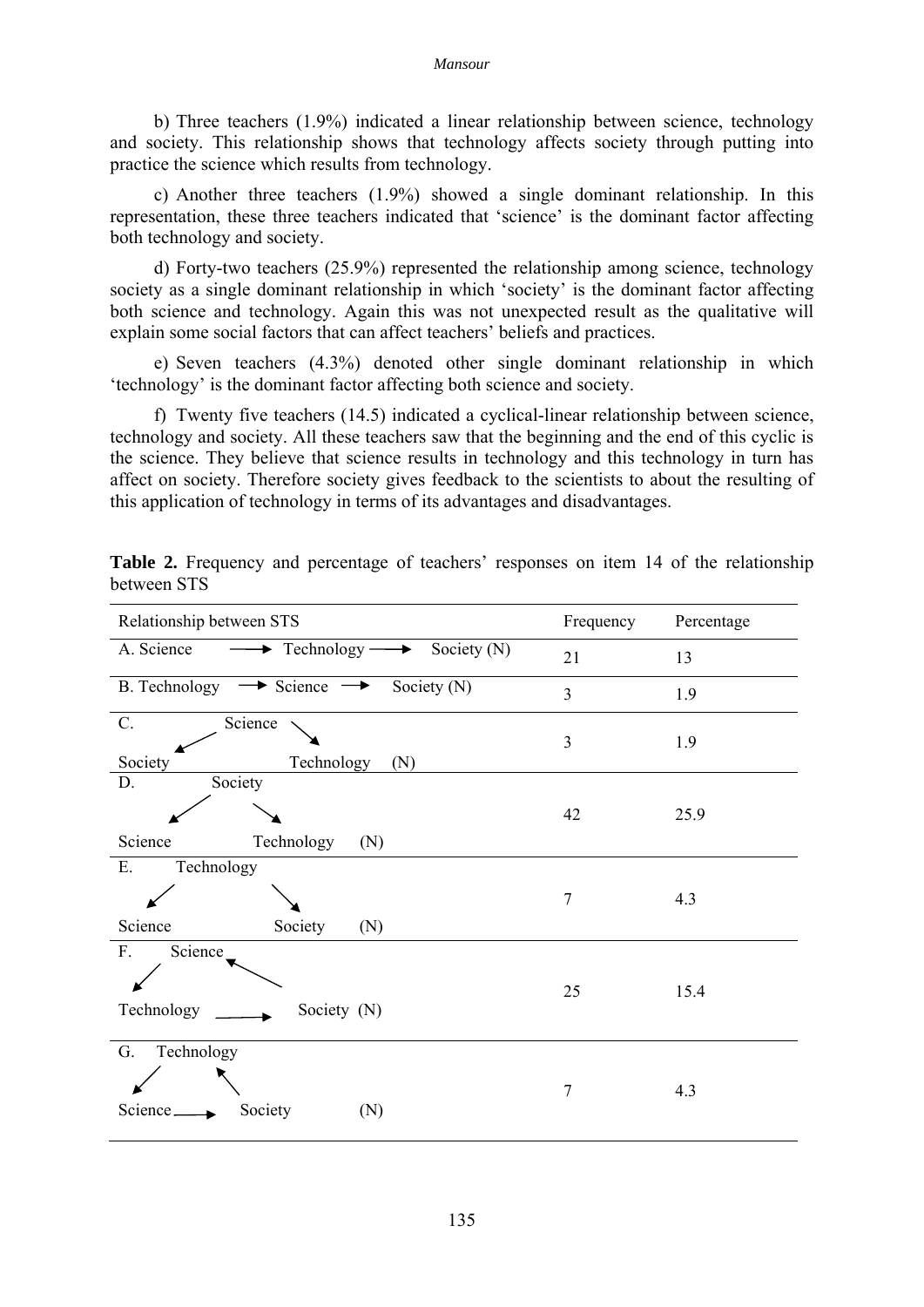

g) Other seven teachers (4.3%) indicated a cyclical-linear relationship between science, technology and society. But these seven teachers saw that the beginning and the end of this cyclic is the technology. They believe that new technology results in or affects science and this science in turn has affect on society. Therefore society either forms attitude toward using this technology or gives feedback to the technicians to understand more science

h) Most of the sample teachers (33.3%) denoted an interactive-cyclic- relationship among science, technology and society. They believe that the three are interrelated as science and technology lead to each other and the society is the ultimate climate of science and technology and each of the three terms takes and gives feedback to the others.

Using Rubba and Harkness (1993) as a reference of understanding teachers' representation of the relationship among science, technology and society, the results in Table 2 shows that the beliefs that teachers expressed about the particular relationship on question 14 were distributed differently across two views; the realistic (R) and naïve (N) categories. On the one hand, high percentage of the teachers (66.7%) expressed naïve (N) views on how science, technology and science interact with each other as a system. On the other hand, 33.3% of the teachers expressed a realistic (R) view about the interactions among science, technology and society.

### *Findings Related To "Beliefs about teaching science through STS"*

To catch teachers' beliefs about teaching science through STS education, they were asked to use a rating scale, 1 (strongly disagree) to 5 (strongly agree), for each item on two scales. Scale four: Beliefs about the roles teacher/students in teaching/learning STS (BATR), and scale five: Beliefs about teaching/learning STS (BAT/LSTS).

### *Beliefs About Teachers/Students Roles In Teaching/Learning STS (BATSR)*

Having done the factor analysis of items (15-21), the results revealed two factors one named "teachers' constructivist views about the roles of teachers/students in teaching/learning STS" and the other named "teachers' traditional views about the roles of teachers/students in teaching/learning STS". As shown in Figure 9 the teachers hold mixed views about the roles of teachers and students on the class during teaching/learning STS. On the one hand, teachers hold constructivist views concerning their roles and their students. For example, they believe that it is the responsibility of the teachers to provide their students with STS learning resources (82.1%). The teachers as well believe that they should give the students the opportunity to express their opinions and lead the discussion of STS issues (77.1%). The teachers within constructivist views gave importance to students' prior knowledge concerning STS issue under discussion (61.8%) and to students' thinking about the relationship among science, technology and society (86.1%).

On the other hand, teachers hold traditional views about their roles and their students' roles within STS class. Such as, they believe teachers should determine what and how students should learn STS (64.2%). Within this traditional orientation, high percentage of the teachers (93.8%) believes that their main role is to explain STS issues. Also, most of the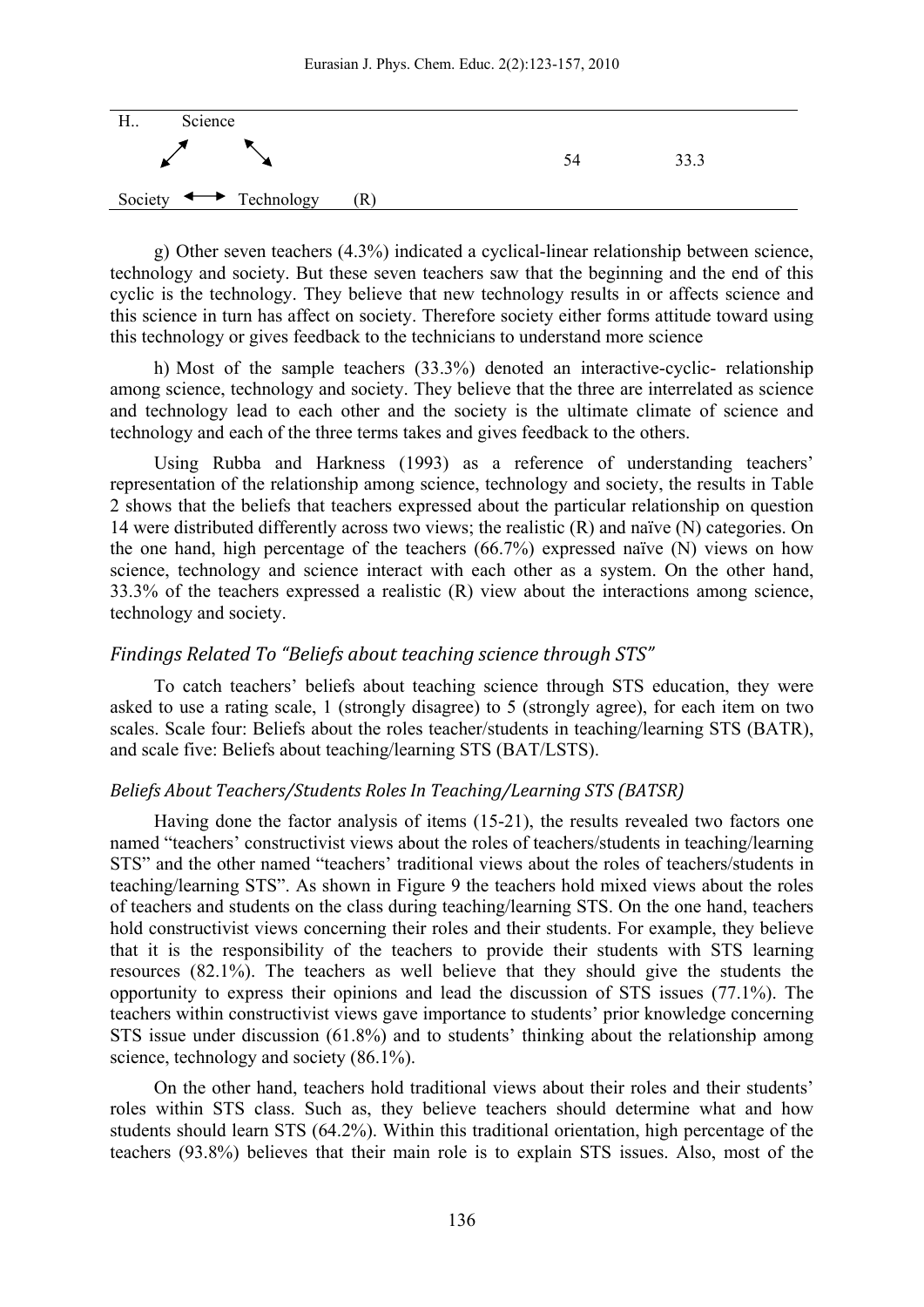teachers (86.4%) followed this traditional view try to encourage their students by asking the students easy questions to get their attention and keep them listening to the teachers.

A paired-sample t-test was conducted to see whether there is a difference in teachers' beliefs in terms of their responses for both constructivist beliefs about teacher/ student roles subscale and the traditional beliefs about teacher/ student roles subscale.



**Figure 9.** Beliefs about teachers/students roles in teaching/learning STS

Note: SA=strongly agree, A=agree, N=Neutral, D=disagree, SD=strongly disagree, Items are as follows: - Constructivist views

- 15. Provide opportunities and resources for his students to discuss STS issue.
- 16. Help students think about their ideas concerning the relationship between STS.
- 17. Explore students' prior knowledge regarding STS issues
- 18. Society puts restrictions on the use of technology to control it.
- Traditional views
	- 19. Ask questions about STS that the students could answer quickly.
	- 20. Explain the STS issue.
	- 21. Decide not the students what STS activities are to be done

|        |  |  | Table 3. A paired-sample t-test of traditional-constructivist beliefs about teacher/student |  |  |
|--------|--|--|---------------------------------------------------------------------------------------------|--|--|
| roles. |  |  |                                                                                             |  |  |

|                                                            | mean |     | N Std. Deviation | t df | Sig. $(2$ -tailed) |
|------------------------------------------------------------|------|-----|------------------|------|--------------------|
| traditional beliefs about 4.25<br>teaching/learning STS    |      | 162 | (0.60)           |      | $-6.73$ 161 0.000  |
| constructivist beliefs about 3.87<br>teaching/learning STS |      |     | 162 0.77         |      |                    |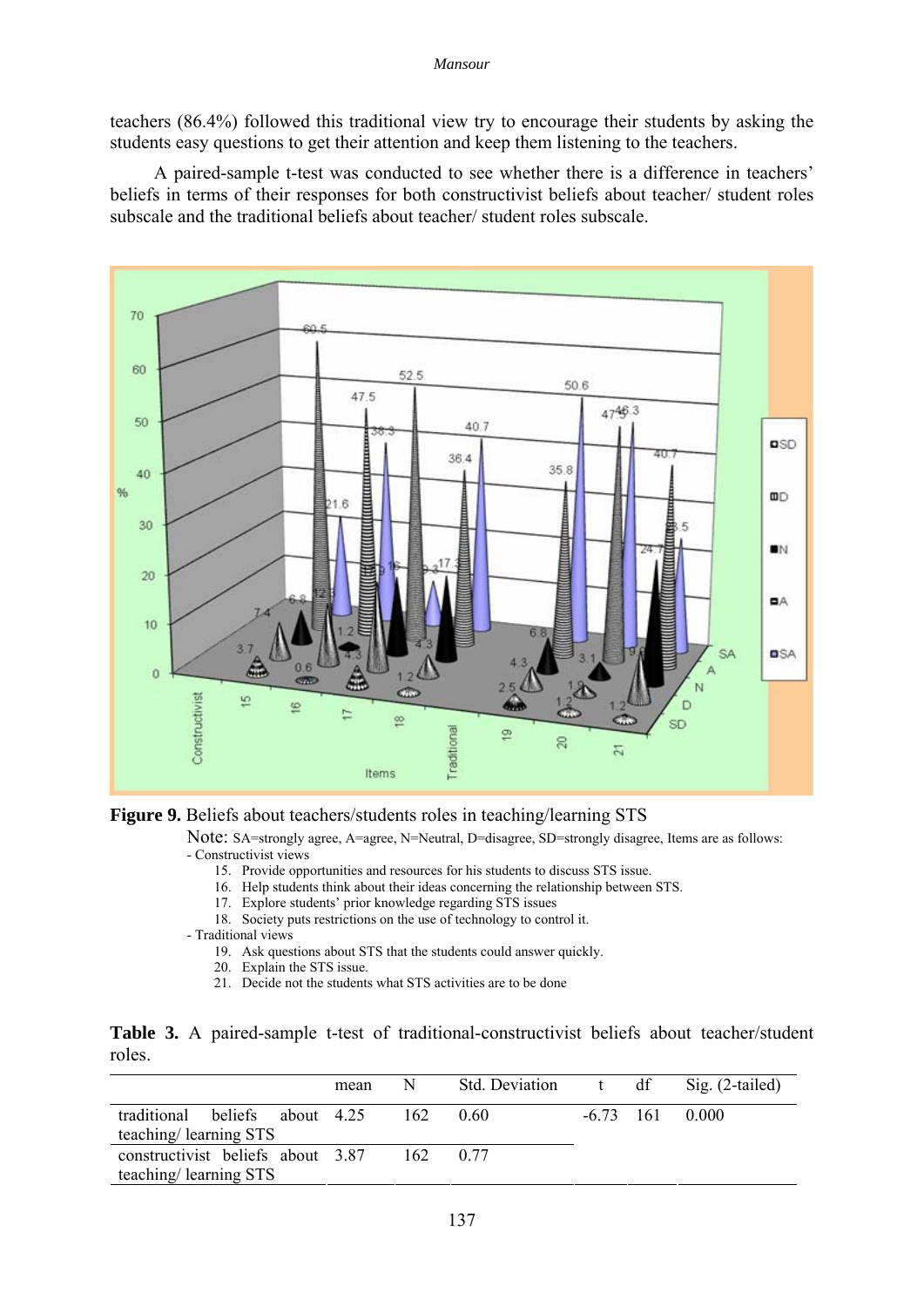As shown in Table 3 there was not a statistically significant difference on teachers' responses and the mean of teachers' traditional beliefs (M=4.25, SD=0.60) was higher than that of teachers' constructivist beliefs (M=3.87, SD=0.77), t (161) =6.73, p<0.0001. This explained that teachers' beliefs seem to be more traditional regarding their roles and their student's roles on STS class.

### *Beliefs about teaching/learning STS (BATLSTS)*

Also the factor analysis of items (22-28) came up with two factors. One was related with the constructivist view of teaching and learning and the other one related with the traditional views about teaching and learning. However, the responses of the teachers on the Beliefs about teaching/learning STS scale as shown in Figure 10 indicate that teachers hold positive attitude toward both the constructivist views of teaching/learning STS and traditional views of teaching and teaching/learning STS. On the one hand, most teachers hold beliefs concerning teaching/learning science through STS that are in fairly close alignment with constructivist views.





Note: SA=strongly agree, A=agree, N=Neutral, D=disagree, SD=strongly disagree, Items are as follows: - Constructivist views

- 15. Different sorts of activities should be used on teaching STS issue.
- 16. Students should relate the STS issue to their personal experience.
- 17. Societal dimension is the most important aspect of STS education

18. Science, technological, and societal dimensions should take equal attention in teaching science.

- Traditional views

- 19. Student should learn STS issues as on their textbook
- 20. It's more practical to give the whole class the same activity, one that can be done in short time.
- 21. Students need to memorize relevant facts within the STS issues and copy what teachers say.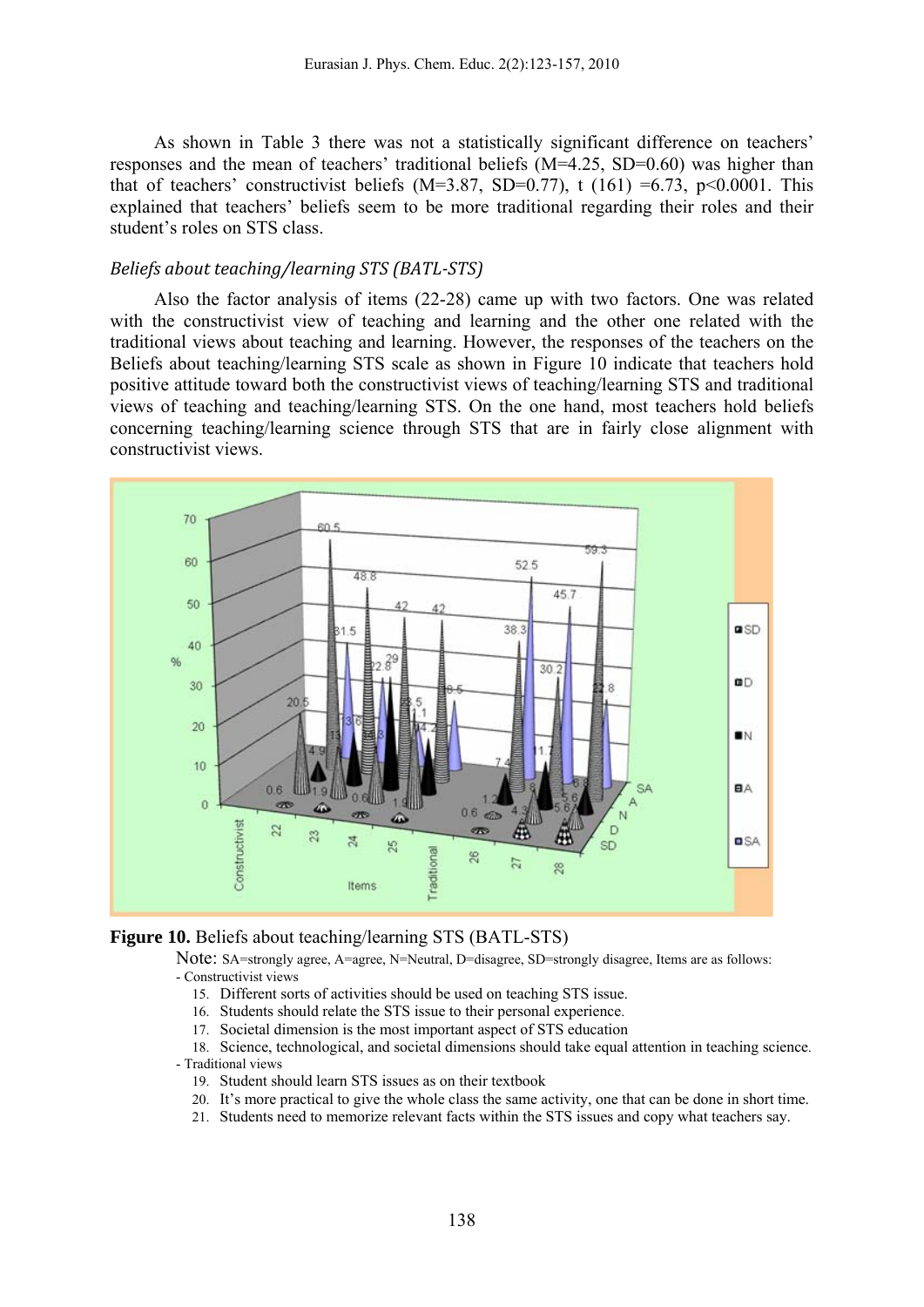For example, high percentage of the teachers (92%) believed that it is important to provide more than one source of information so students can see the STS issue from different perspectives and have many inputs. Large numbers of these teachers (71.6%) expressed that learners construct knowledge about STS issues based on their prior knowledge related with these issues. Follow the constructivist view; the teachers' responses highlighted the importance of teaching/ learning science from social aspect (53.1%) and from different aspects 'scientifically, technologically, and socially' (60.8%). On the other hand, as can be seen in Figure 10 teachers hold traditional views about teaching/learning science through STS. Such as, 82.1 % of the teachers hold beliefs that students receive mainly knowledge regarding STS issues from what teachers say at the classroom. Also 90.8 % of the teachers highlighted the importance of the students' science textbooks as main sources of teaching/learning STS. In the same vein, 76.2 % emphasised the importance of science aspect more than other aspects within STS education. Because of the time constrain, 75.9 % of the teachers believe that giving all the students the same activity can achieve the learning aims and sort out the time problem.

A paired-sample t-test was conducted to see whether there is a difference in teachers' beliefs in terms of their responses for both constructivist beliefs about teaching/ learning STS subscale and the traditional beliefs about teaching/ learning STS subscale.

**Table 4.** A paired-sample t-test of traditional-constructivist beliefs about teaching/learning STS

|                                                       | mean  | N   | <b>Std. Deviation</b> |      | df  | $Sig. (2-tailed)$ |  |
|-------------------------------------------------------|-------|-----|-----------------------|------|-----|-------------------|--|
| traditional beliefs about teaching/<br>learning STS   | 14.95 | 162 | 2.66                  | 1.59 | 161 | 0 1 2 4           |  |
| constructivist beliefs about<br>teaching/learning STS | 14 48 | 162 | 318                   |      |     |                   |  |

As shown in Table 4 there was not a statistically significant difference on teachers' responses but still the mean of teachers' traditional beliefs (M=14.95, SD=2.66) was higher that that of teachers' constructivist beliefs (M=14.48, SD=3.18), t (161)=1.59, p<0.0001. This can be explained that the teachers hold mixed traditional- constructivist beliefs regarding teaching/learning STS.

#### *The relationship between teachers' beliefs and their practices*

The main aim of this section is to give an overview of the relationship between teachers' beliefs and their practices in terms of consistency and non-consistency. To achieve this aim, teachers were asked to use a rating scale on two dimensions. Dimension one to assess teachers' beliefs which rating from 5 (strongly agree) to 1 (strongly disagree). and dimension two to assess to what extent teachers are able to put their beliefs into practice which rating from 3 (practice) to 1 (no practice).

As can be seen in Figures 11, 12 and 13 and Table 5 (see Appendix A) teachers had strongly agreement on the items of the scales which measure teachers' beliefs regarding the relationship between 'science and technology', 'science and society' and 'society and technology' much than they did to the counterpart practice items. For example as can you seen in Figures 11, 13 and 14 and Table 5, teachers tended to mark the agreed responses (agree and strongly agree) of items (1-13) of belief scales. The range of teachers' choosing of beliefs items was (75.9-95.7%), (55.3-84.6%) and (77.8-89.8%) in sequentially about the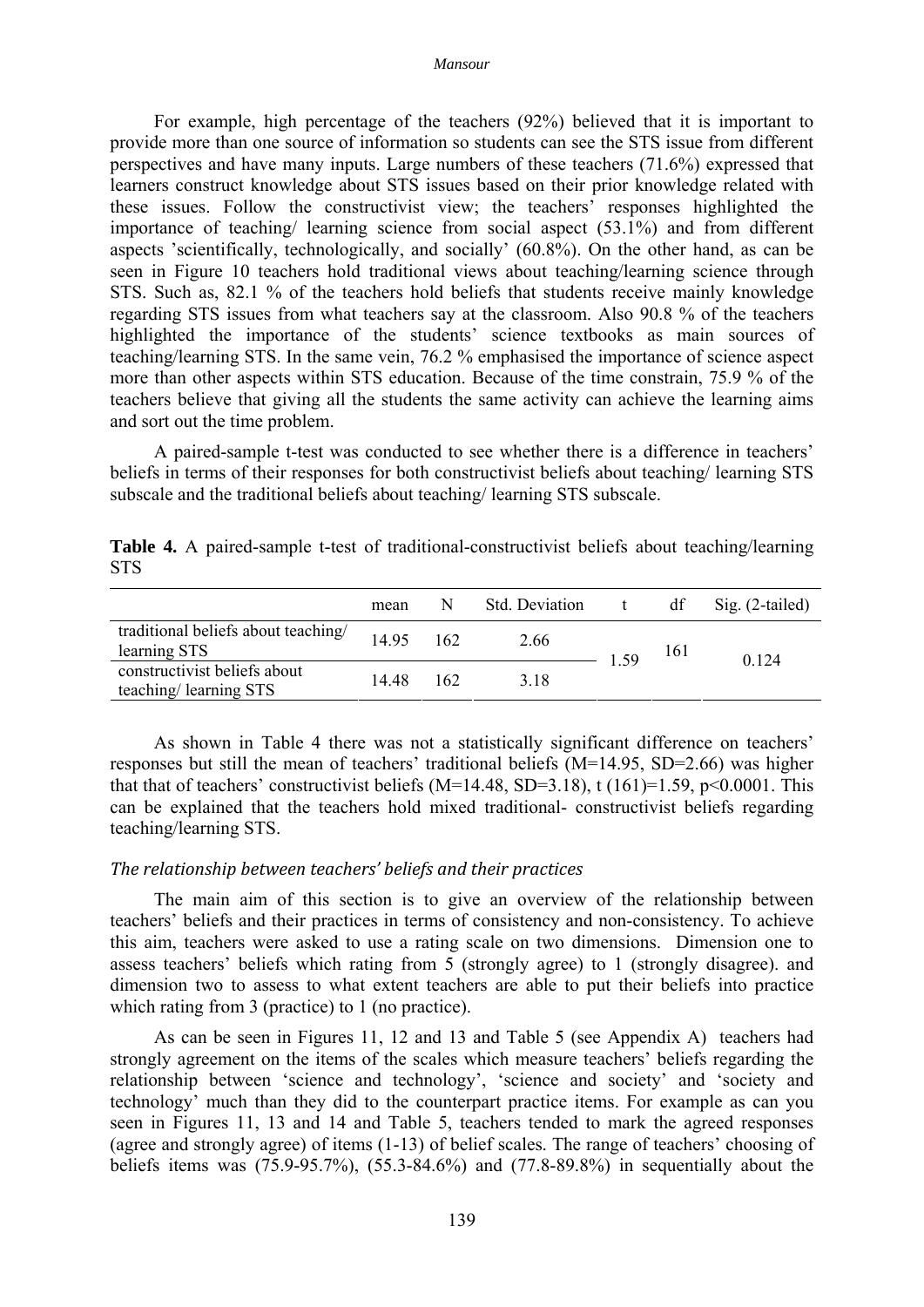relationship between 'science and technology', 'science and society' and 'society and technology'. Comparing with these strong responses to beliefs items, the range of teachers' choosing of practice items was (38.9-49.4%), (14.2-58%), and (35.2-58%) in sequentially for the relationship between 'science and technology', 'science and society' and 'society and technology'.



**Figure 11.** Teachers' Beliefs and practices about science and technology

Note:  $A+SA=$  agree belief responses, N=Neutral, SD+D = disagree belief responses, NP= no practice, MP= Medium practice, P= practice Items are as follows:

- 1- Technology is the application of science.
- 2- Science as a body of knowledge does affect technology.
- 3- Technology does affect science to discover new things.
- 4- Technology provides tools and techniques for science.

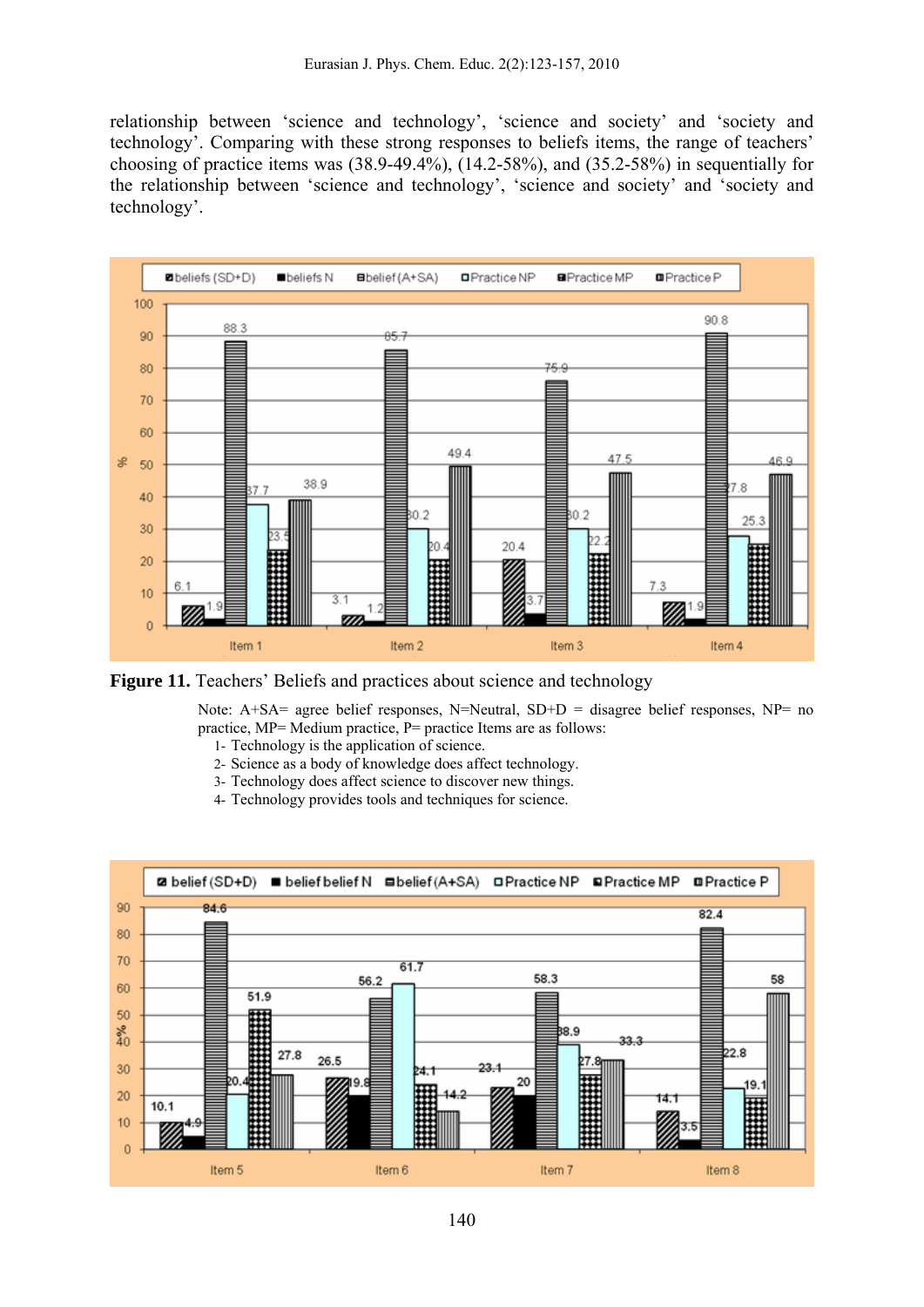#### **Figure 12.** Teachers' Beliefs and practices about science and Society

Note:  $A+SA=$  agree belief responses,  $N=Neutral$ ,  $SD+D=$  disagree belief responses,  $NP = no$ practice, MP= Medium practice, P= practice Items are as follows:

- 5- Science does affect society to a great extent.
- 6- Science stimulates society to seek further knowledge.
- 7- Society does affect science to a great extent.

8- Society's quest to understand the world stimulates the accumulation of scientific knowledge.



#### **Figure 13.** Teachers' Beliefs and practices about Technology and Society

Note: A+SA= agree belief responses, N=Neutral,  $SD+D =$  disagree belief responses, NP = no practice, MP= Medium practice, P= practice Items are as follows:

- 9- Technology makes life easier.
- 10- Technology does affect society.
- 11- Technology affects society by the way society uses it.
- 12- Society's needs create demands for technology.
- 13- Society puts restrictions on the use of technology to control it.

This indicated that there was more than 50% of the teachers could not put their beliefs in practice. On other words, this maybe gives indication in many cases that there was no consistency between teachers' beliefs and their practices about the interaction relationship among science, technology and society.

As far as the interactive relationship between teachers' beliefs and their practices about teaching/ learning science through STS is concerned, results as shown in Figures 11, 12 and 13 indicated that there were consistencies between teachers' traditional beliefs and their practices. In contrast, there were inconsistencies between teachers' constructivist beliefs and their practices.

Explore students' concerning beliefs and practices about teachers and students' roles, the results as shown in Figure 14 and Table 5 indicted that on one hand, there was a vast disagreement between teachers' responses on constructivist belief items and their counterpart of practice items. As can be seen in Figure 14, 61.8-85.8 percentage of the teachers expressed that the main role of the teachers is to support, help and provide the students with different learning facilities, compared to only (24.1-59 %) of the teachers expressed that they can put these beliefs in practice. On the other hand, as can be noticed in Figure 14 there was consistency between teachers' traditional beliefs and their traditional practices. A vast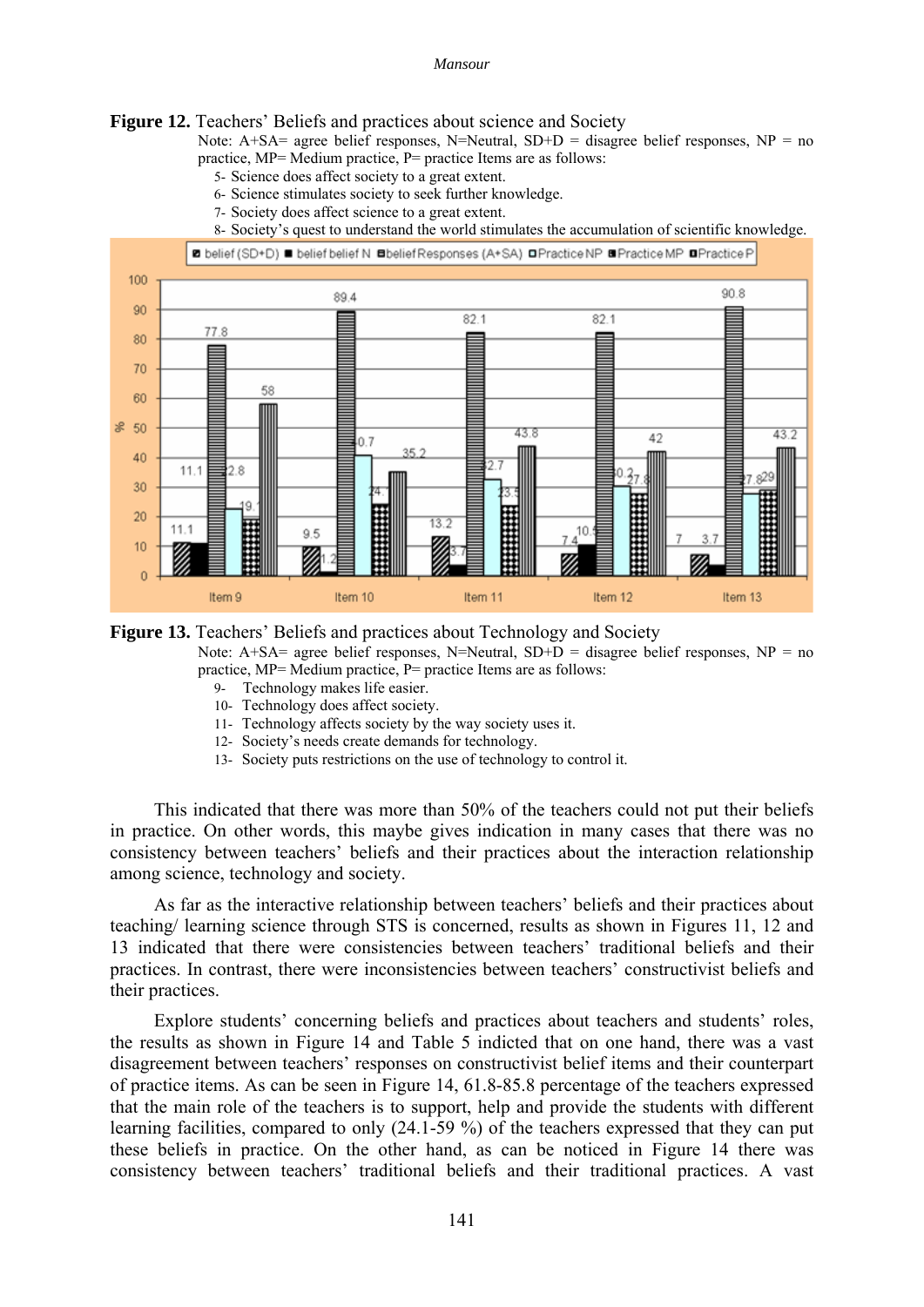percentage of the teachers (64.2-86.4 %) believed that it is their responsibility to choose the suitable activities, explain in details STS issues, and make evaluation by using easy questions. This indicates that teachers' traditional beliefs were in consistency with their traditional practices.



**Figure 14.** Beliefs and practices about teachers and students' roles

Note: A+SA= agree belief responses, N=Neutral, SD+D = disagree belief responses, NP= no practice, MP= Medium practice, P= practice Items are as follows:

- Constructivist viewss to discuss STS
	- 15- Provide opportunities issue.
	- 16- Help students think about their ideas concerning and resources for his student the relationship between STS.
	- 17- prior knowledge regarding STS issues
	- 18- Society puts restrictions on the use of technology to control it.
- Traditional views
	- 19- Ask questions about STS that the students could answer quickly.
	- 20- Explain the STS issue.
	- 21- Decide not the students what STS activities are to be done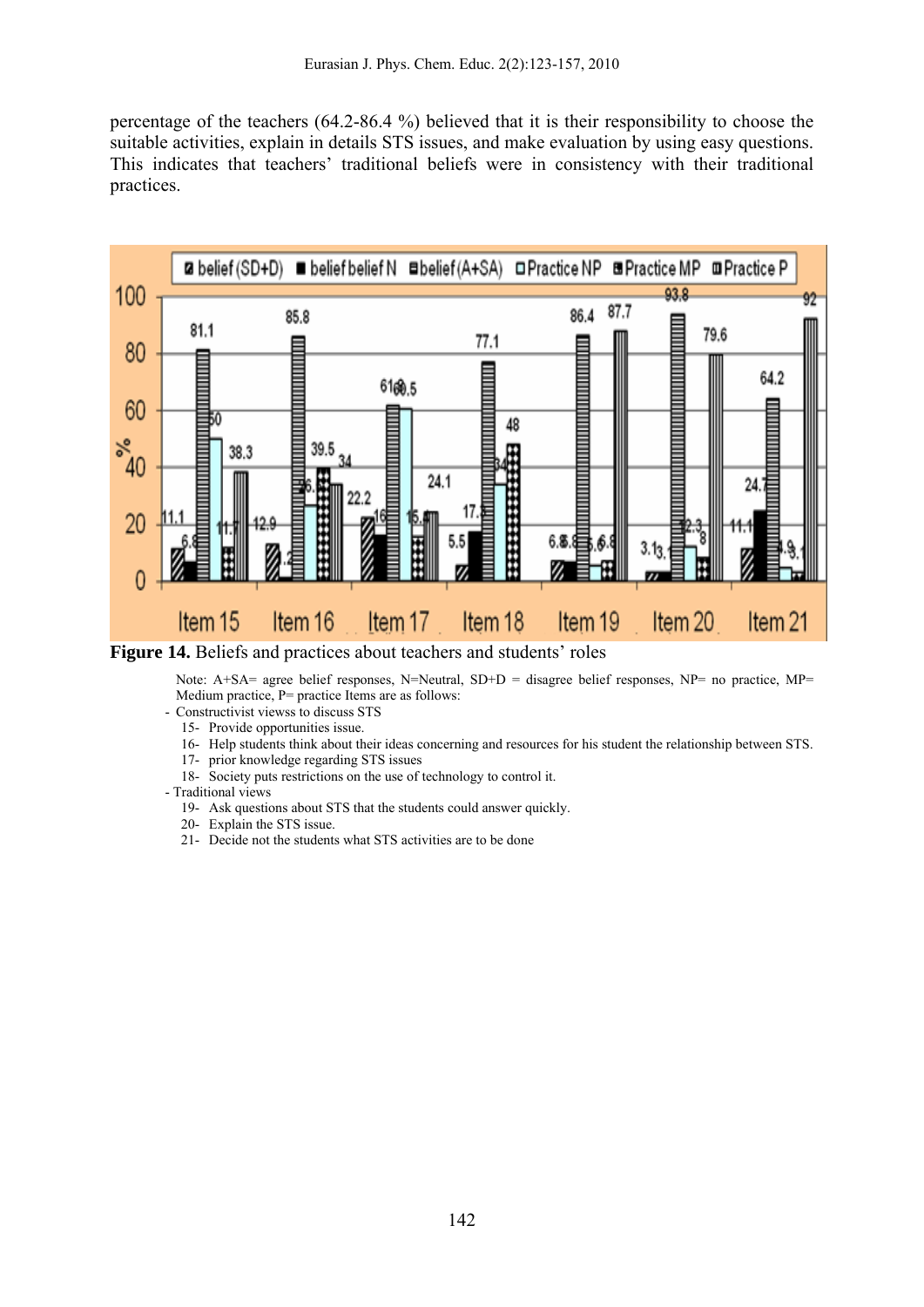#### *Mansour*





Note:  $A+SA=$  agree belief responses, N=Neutral, SD+D = disagree belief responses, NP= no practice, MP= Medium practice, P= practice Items are as follows:

- Constructivist views

- 22- Different sorts of activities should be used on teaching STS issue.
- 23- Students should relate the STS issue to their personal experience.
- 24- Societal dimension is the most important aspect of STS education
- 25- Science, technological, and societal dimensions should take equal attention in teaching science.
- Traditional views
	- 26- Student should learn STS issues as on their textbook
	- 27- It's more practical to give the whole class the same activity, one that can be done in short time.
- 28- Students need to memorize relevant facts within the STS issues and copy what teachers say.

As far as teachers' beliefs and practices about teaching/learning STS are concerned, on one hand, as the results been shown in Figure 15, one can easily notice that there was a great gap between teachers' constructivist beliefs and their constructivist practices. While a reasonable range of percentage (53.1-82%) of teachers' responses indicated that the teachers hold constructivist beliefs, far fewer teachers (21-42%) reported they are able to put these constructivist views in practices. On the other hand, there was consistency between teachers' traditional beliefs and their traditional practices. A vast percentage of the teachers (71.2- 90.8%) reported that they hold traditional beliefs about teaching/learning STS; for example they saw basic knowledge of science as a dominant aspect when using STS, and they also preferred teaching the STS issues as came in students' textbook. This indicated that teachers' traditional beliefs about teaching/learning STS were in alignment with their traditional practices.

To get an idea of the kind of the relationship between teachers' beliefs and practices and how much variance the two variables (beliefs- practices) share, the correlation coefficients and the coefficients of determination were calculated for each pair (belief-practice). As shown in Table 5 (see appendix A) the correlations between teachers' belief item scores and practice counterpart items were investigated using Pearson product-moment correlation coefficient. The results indicated that there was a medium positive correlation between each belief item and its practice counterpart. The correlation coefficients between the two variables (belief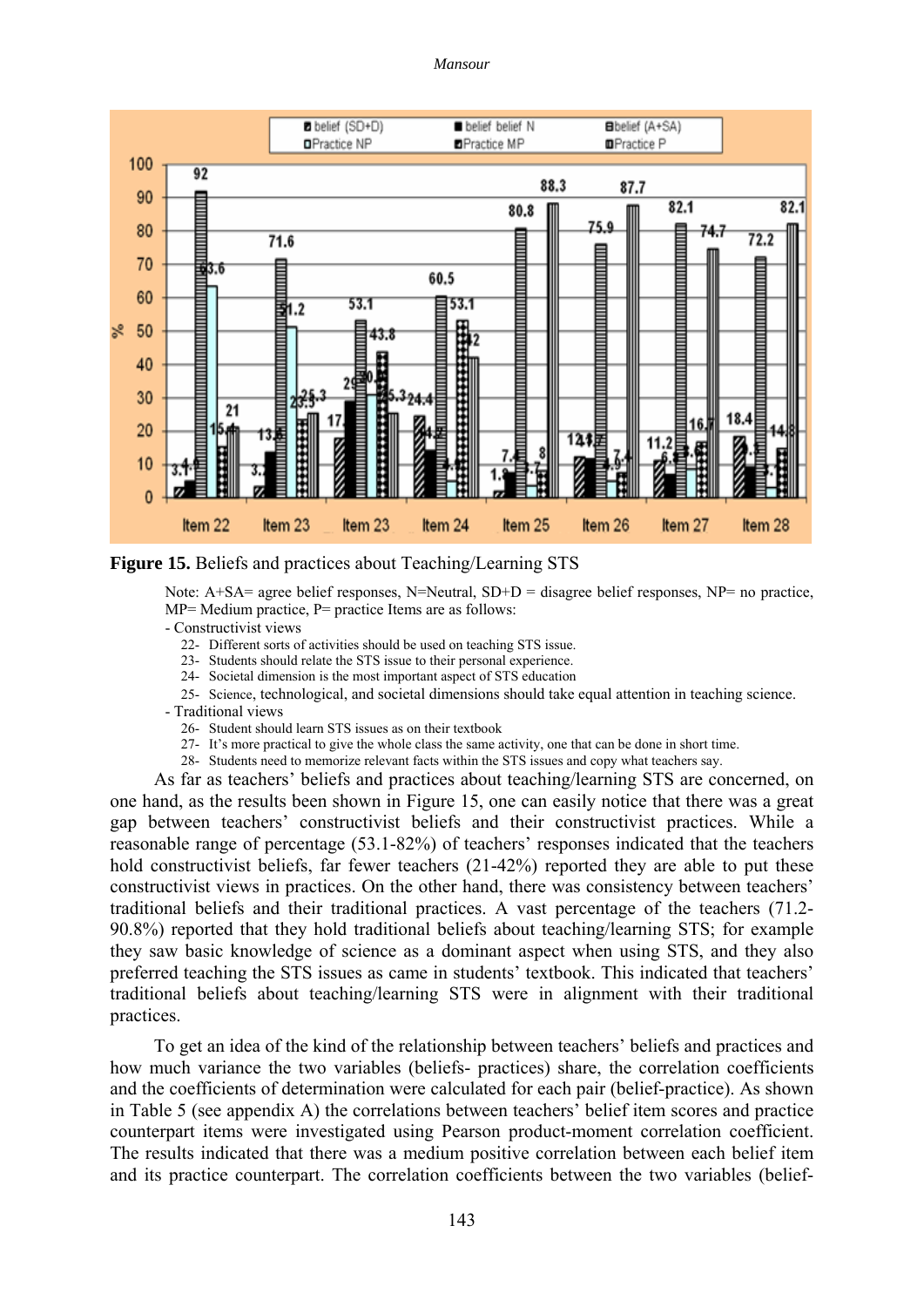practice items) ranged from 0.39 to 0.73 and all these correlation coefficients were significant at the 0.01 level (2-tailed).

This result can be interpreted that there is a kind of relationship between beliefs items and the practice ones. However, these correlation coefficients as shown in Table 5 say nothing about which variable causes the other to change. Although, we cannot make direct conclusions about causality, we can use the correlation coefficient a step further by squaring it to get the coefficient of the determination (r2) which is a measure of the amount of variability in one variable that is explained by the other (Field, 2003). However, in our case, we can use (r2) to know how much variability exists in teachers' practices can be explained by teachers' beliefs.

As shown in Table 5, these two variables (belief-practice for each item) had a correlation ranged from 0.39 to 0.73 so the value of (r2) will be ranged from 1.52 to 5.33. These results showed those teachers' beliefs help to explain nearly 15.2%-53.3% of the variance in respondents' scores on the practice items. This is quite a respectable amount of variance explained, when compared to a lot of the research conducted in the social sciences. To put this value of (r2) into perspectives, this leaves 46.7 to 84.8 of the variability of teachers' practices still to be accounted for by other variables. Although, teachers' belief variable can account for 15.2%-53.3% of the variation in practices scores, it does not necessarily cause this variation. However, to get deep understanding of the relationship between teachers' beliefs and their practices, there is a need for a qualitative analysis to discuss the reasons or constrains which acted as barriers of teachers to put their beliefs into practices.

### *Inconsistency Between Beliefs And Practices*

To justify the inconsistency observed in teachers' responding to the items of beliefs and their responding to the items of practices, the open-ended question asked respondents to justify why they have difficulty practicing their educational beliefs regarding STS in the classroom. Answers to this question was qualitatively analysed and categorised into two main categorises, which are; external constraint and internal constraint.

External constrains included: Workload and general time constrains: (e.g. the teacher has to do other than teaching/learning duties, STS needs more than 45 minutes etc.). As Muskin (1990) and McCann and Johannessen (2004) cite these constrains represent the main reasons why teachers cannot practice their constructivist beliefs. These prevent teachers from taking the time to develop interactive lessons that demonstrate reflective thought from the students. Also with time constrain and the workload on teachers' shoulders, it is so difficult for the teachers to give the chance for students to think about their perception concerning relationship amongst science, technology, and society. However, in terms of time constrain, it is easy for the teacher to play the main role of explaining STS issues. This explains the matching of teachers' traditional beliefs with their traditional practice regarding "item of Explain the STS issue" and at the same time explains the mismatching teachers' constructivist beliefs with their constructivist practice regarding items ("Help students think about their ideas concerning the relationship between STS" and "Students should relate the STS issue to their personal experience"). Student expectation: (e.g. passing the exams, no attention to any information out of the textbooks).

Another external constrain mentioned by the respondents was large size of class: (e.g. students' number ranged from 50-65 students, no chance for communication or discussion STS issues, workload, a lot of written work). With an average of five classes of 50-65 students, teachers find it difficult to put forth the time and energy to put their constructivist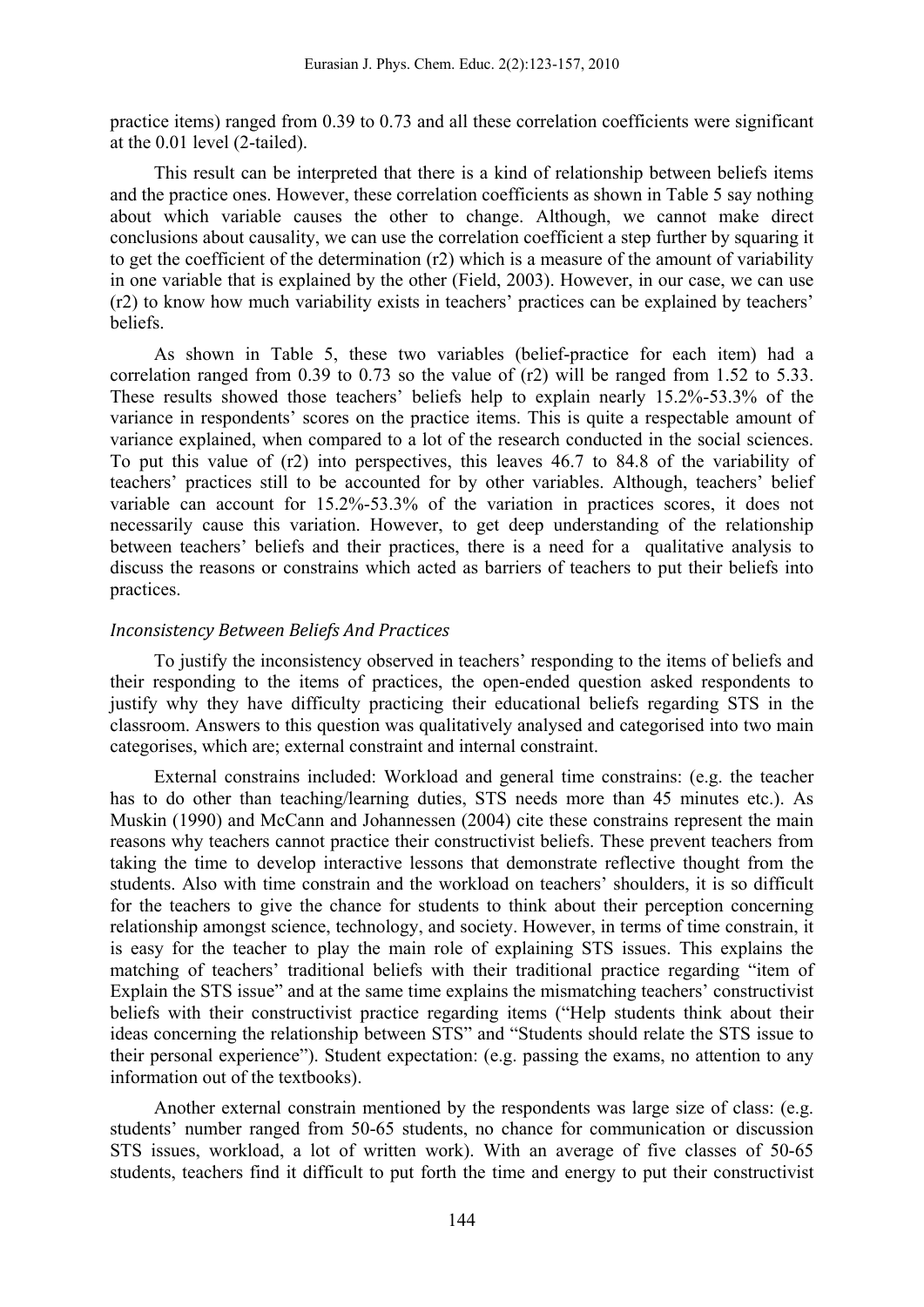beliefs their roles or teaching/learning STS into real practice in classroom when they could instead follow the simple lesson plans from the textbook and lecture in order to cover the content material required. In addition to the workload of teachers, monthly testes or end-ofyear tests act as a stressor that teachers face (e.g. emphasizing on achievement, assessing cognitive aims, standard for learning and knowing, evaluating both teachers and students, STS is not involved on textbook question or final exams). Science content: (e.g. more theoretical than practical, superficial in presenting STS issues, science content is predominant, the content covers the aims of cognitive domain more than STS one etc.).

As respondents mentioned, in order to complete all the material for the tests, teachers feel forced to spend very little time on activities that promote constructivist styled learning. That explains why there was consistency between teachers' beliefs and their practices on item "Decide not the students what STS activities are to be done" and item "It's more practical to give the whole class the same activity, one that short time", while why there was inconsistency between teachers' beliefs and their practices on item "Provide opportunities and resources for his students to discuss STS issue "and item "Different sorts of activities should be used on teaching STS issue". Also as respondents mentioned, lack of resources: (e.g. lack of books, instruments, computers, no slides, no photocopying) can cause these consistencies and inconsistencies. Classroom management and Student familiarity (e.g. students used to traditional teaching methods on different subject matters, controlling the students) was another reason why teachers find it difficult to implement their educational beliefs that focus on student-centred activities as in item 18 "Let the students themselves to ask questions about STS and to lead the discussion". In contrast, the teachers find it easy to implement their educational beliefs that focus on teacher-centred activities as in items related with traditional beliefs.

Other external constrains as respondents mentioned that act as stressors which in turn make the teachers focus on the science content as on the students' textbooks rather than STS include: Parents' expectation: (e.g. passing the exams with high scores), School policy: (e.g. headmaster's concern with position of school amongst the other schools in the whole school district, inspector's concern, sticking to teacher guide and student textbook, covering all the curricula in details and in certain time, sticking to the schedule of the syllabus distribution). Aims of science learning: (e.g. the main aims are the cognitive aims, which focus on memorising). Internal constrains included: Teachers' lack of knowledge: lack of knowledge related with STS issues 'subject matter knowledge' or the teaching methods of how to teach these issues 'subject specific pedagogical knowledge'. The reason for these internal constrains as respondents mentioned that there was lack of Training programmes: (e.g. No training related with STS, No training related with using computer or Internet)

#### **Discussion**

The findings of the study showed that the beliefs expressed by teachers concerning the relationship between science, technology and society were distributed across the naive, has merit, and realistic categorises. These findings concur with Rubba and Harkness' study (1993) in which, the responses of the pre-service and in-service science teachers to teachers beliefs about science, technology and society (TBA-STS) questionnaire were distributed also differentially across the naïve, has merit, and realistic categorises. The findings presented here, show that the science teachers may not hold adequate understandings of the nature of science and technology and their interactions. This result coincides with Celik and Bayrakçeken's (2006) conclusion that science teachers' conceptions about the nature of science could be considered relatively traditional prior to the STS course, This suggests that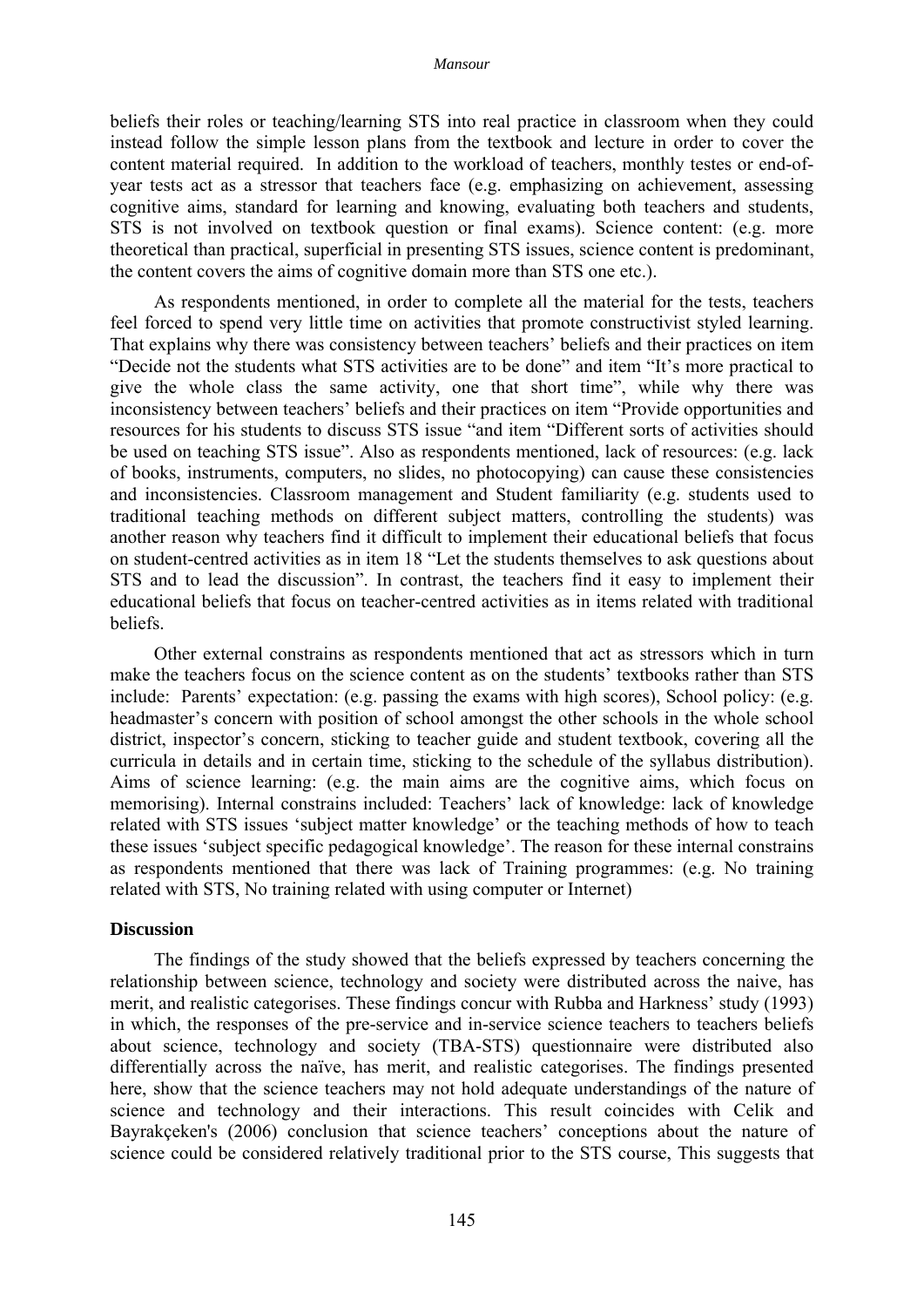developing teachers' views about constructivist NOS may be an essential component of teacher training programmes.

The majority of the participants viewed that science is a body of knowledge to discover nature. According to this view, scientific knowledge is facts which are always truths. The roles of scientists in this case are only to record what exists and systematically organize the resulting body of knowledge. They do not use their imagination, originality, creativity or other individual attributes. They only pursue scientific method, which is a hierarchical sequence (questioning, hypothesizing, collecting data and concluding).

The present study concurs with Tairab (2001) that the views of a majority of the participating science teachers were divided between content-oriented and process-oriented science. Generally the views were spread from naive perspectives `science as a study of fields such as biology, chemistry and physics' to more realistic views which regards science as a process-oriented human activity. Also, In Tairab's study (2001), science teachers participants' views regarding the nature of technology confirm the concern highlighted by Aikenhead and Ryan (1992) that the instrumentalist view often confuses science with technology with regard to the social purpose of both science and technology.

The majority of the teachers on the current study expressed technology as an application of science. This finding is consistent with many studies (e.g. Tairab, 2001; Yalvac, et al., 2007). This is a view characterised by Klein (1996) and Rubba and Harkness (1993) as naive. In this respect, Gardner (1999) noticed that the view of technology as an applied science is dominant among science educators and has strong cultural roots. Gardner argued that people tend to point to the artefacts that have followed scientific discoveries such as atomic physics and nuclear power generation, e.g. electrical research and dynamos, and consequently draw the conclusion `Just learn science and one can become a technologist merely by applying scientific ideas' (p. 330).

The findings that expressed teachers' views of the relationship between science and technology and society are very complex and highlighted two different views; the constructivist and the traditional view. The basic beliefs of the constructivist view are the following: science is viewed as a set of socially negotiated understandings of the universe; knowledge is accepted if deemed viable by the scientific community; in addition to 'scientific method', there are other ways to gain scientific knowledge; scientists are influenced by prior knowledge, social factors and other influences; and scientific knowledge is intuitive and tentative. In this respect, Kranzberg (1991) mentioned that science and technology are very human activities and, as such, they are an inherent part of our social milieu. Also, the findings of the current study concur with Aikenhead (2004) the use of science and technology is based on our value system, as embodied in our religious and political ideologies and in our institutional structure. On the other hand the basic beliefs of the traditional view of science are the following: we can observe, know and predict the inner workings of the universe from an objective position; the only way to gain scientific knowledge is through the application of the induction method; scientists are absolutely objective not confined by the theories that they have; scientific knowledge is absolute and devoid of creativity and scientists' imaginations (Kuhn, 1970; Yildirim, 2000).

The findings indicate that the consistency on the teachers' responses about the relationship between science, technology and society was low. This means that the mental vision and the operational relationship between science and technology and their role in the society are not clear in the minds of the teachers, which may lead to ambiguity among their students (Zoller, et al., 1991; Rubba & Harkness, 1993; Solomon, 2004; Aikeanhead, 2004). This shows that the teachers have not developed a clear idea about the role of science and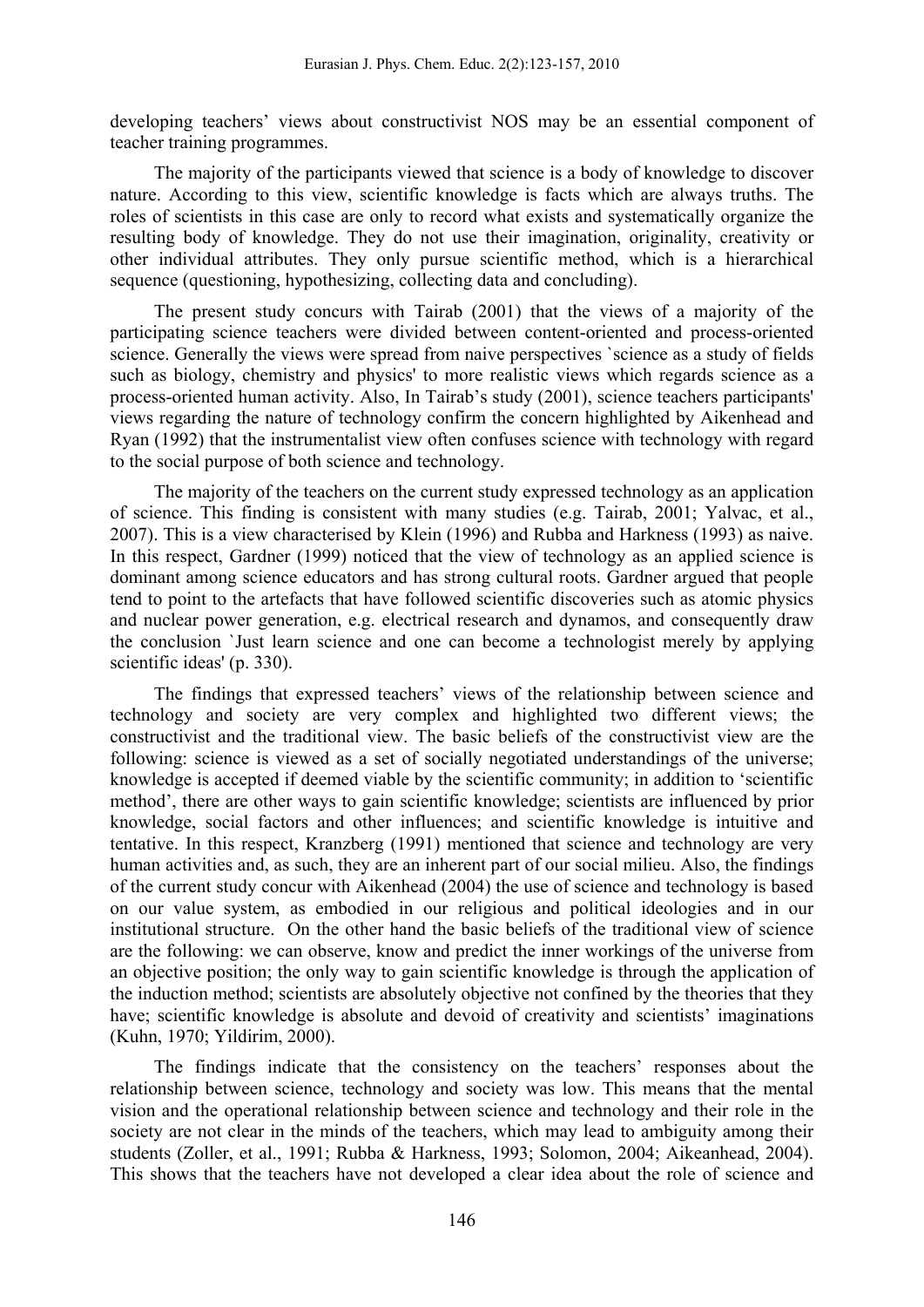technology in solving social problems, e.g., the problems of housing, health, farming, ways, reproduction, and energy. Some studies proved that science teacher preparation programmes do not highlight the nature of science, which should be an indispensable part of science education. Afifi (1992) found a general weakness among student teachers in regard to the understanding of the nature of science. He attributed this to (a) the absence of courses that tackle the nature, philosophy and history of science in the preparation programmes and (b) lecturers' negligence of the nature and identity of science when they teach. Lecturers are mainly concerned with reciting events.

The findings indicated that the Egyptian science teachers hold mixed beliefs (constructivist and traditional) concerning science education goals, their roles and their students' roles within teaching and learning science through STS and concerning teaching/learning science through STS. Teachers tended to respond to both the constructivist views and traditional views of the items of the questionnaire. These findings concur with other studies (e.g. Koballa et al., 2000; Flores, et al., 2000; Levitt, 2001, Tsai, 2002; Marton et al., 1993). In this respect, some studies in science education have reported that one person can display different or opposite beliefs (intra-personal diversity) about the same issue when surveyed through items that differ in format or context (Clough & Driver, 1986; Taber, 2000). In attitudinal research, Vázquez Alonso, et al. (2005) refer that the presence of simultaneous opposite attitudes in the same person is a well-known fact that is commonly attributed to the latent role of attitudes, especially when they refer to topics not explicitly taught, as is the case in STS issues. Some scholars recognise that these opposite or inconsistent beliefs have been called indifferent, intermediate, incoherent, ambivalent or ambiguous answers. In spite of their scarcely defined appearance, they have frequently been attributed to the methodological weaknesses of the measurement instruments (Eagly & Chaiken, 1993). Regardless of whether these statements on the questionnaire of STS teaching/learning philosophy carry over to teachers' actual teaching beliefs and practices, their endorsement of ideas about good STS teaching consistent with constructivist instruction and their equally choosing of traditional ideas about STS teaching/learning suggest one of two things: either teachers believe that it is necessary to make science education reform and that they should have those beliefs in forms of intentions (Mamlok-Naaman & Hofstein, 2007) or these beliefs are actually ones that teachers hold (Bakar, Bal & Akcay, 2006).

The findings of the study showed some evidence that teachers' beliefs of teaching STS, learning STS, and the nature of the relationship between STS are interconnected with each other. These results concur with Tsai (2002) who found that teachers' beliefs of teaching science, learning science and the nature of science are interrelated. However, although the study highlighted that there was interconnectedness among the different sets of teachers' beliefs, it does not necessarily mean that those teachers' beliefs of leaning and teaching STS necessarily influence the action of teaching science. In this respect, the findings of research showed that there are some consistency and some other inconsistency between teachers' beliefs and their practice.

There is possibility that social desirability plays some role in the distribution of survey responses and that includes the possibility that respondents perceived researcher opinion to favour constructivist statements which social desirability led them to endorse (Ravitz, Becker & Wong; 2000; Smith, 2007). Having used a combination of questionnaires, interviews and group discussions to assess changes in educational attitudes, Shipman (1967) found several contradictions emerged. When Shipman examined the questionnaire responses, the data showed the usual progressive impact of the college on teacher perspectives. However students expressed opinions in their interviews that were more in line with traditional perspectives found in the schools. Further interviews with students to robe the reasons for the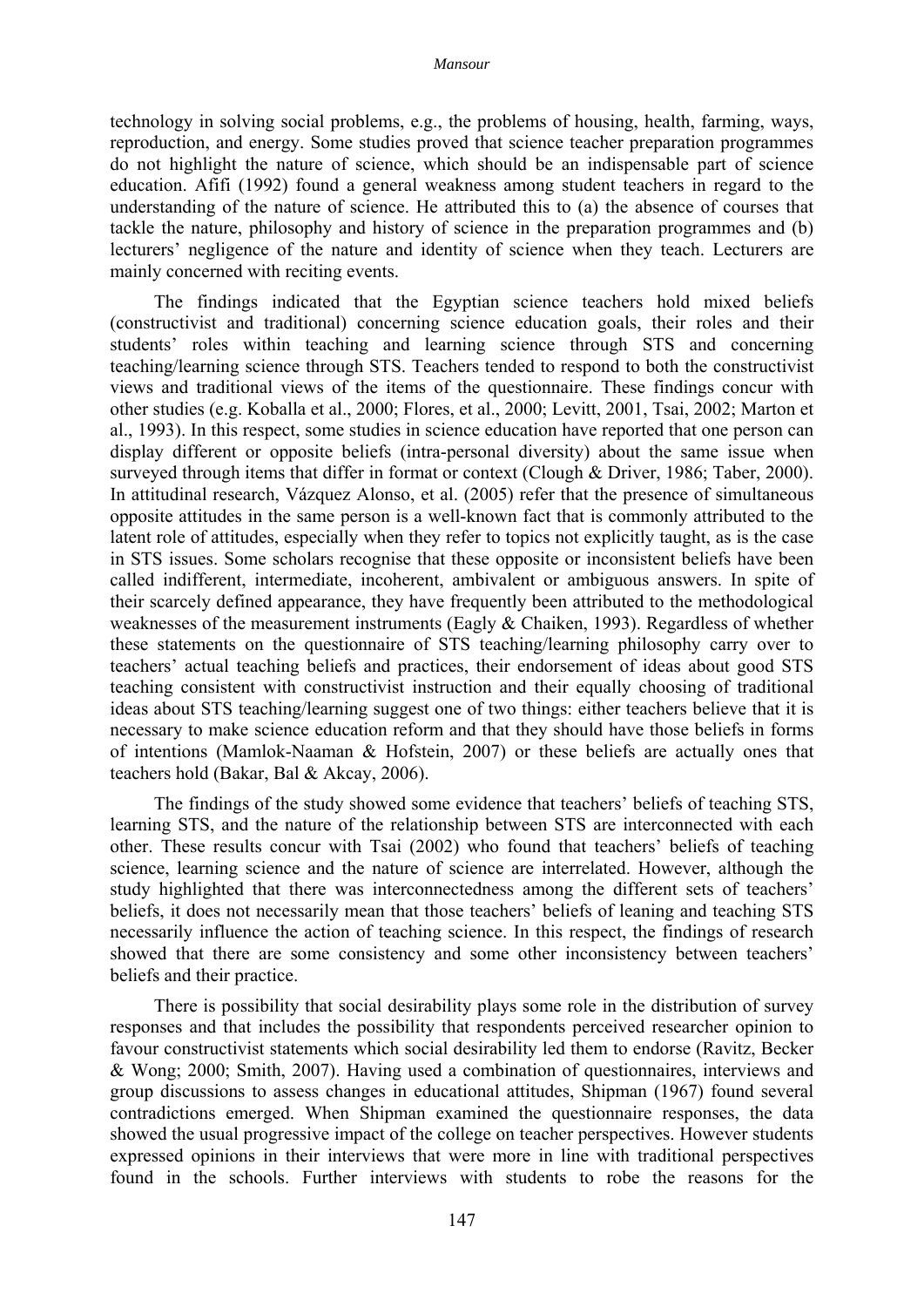discrepancies led shipman to conclude that the progressivism with has been noted among university students does not represent the impact of college but merely a layer superimposed on a substratum of traditional perspectives which remain latent throughout professional training. He said "students maintained two levels of professional attitudes, one for official use on stage, and one for use backstage, out of official hearing, or later on in the classroom" (p. 55). Another explanation given by Gahin (2001) that the inconsistency of teachers' responses on the beliefs questionnaire which teachers tended to tick both positive statements and their negative counterparts that teachers' beliefs in and application of teaching and learning may not firmly established. He suggested deeper look into the reasons why teachers tended to be inconsistent in their responses and most of them hold mixed beliefs. Therefore, there is necessity to follow the interpretive paradigm to look deeply into the factors the affecting or forming teachers' beliefs and practices to know why teachers do that.

The findings indicated that teachers perceived the principal sources of constraints as 'external constraints'. This raises the question of why Egyptian teachers feel this way. It is possible that they feel that most, if not all, of the decisions related to their career come from the outside in a 'top down' manner. They do not contribute to any decisions regarding curriculum development, teacher training, teacher preparation etc. So they do not feel that they have to take responsibility for any changes or innovations. Decision makers should consider teachers' views when they implement changes related to the educational system. Changing the status quo in the science curriculum cannot be achieved by STS-like curriculum improvements based on coherent philosophical grounds alone. Real change requires political interventions based on creative and power-brokering politics (Aikenhead, 2002).

The present study revealed a number of factors that caused inconsistency between teachers' beliefs and their practices. Teachers considered constraints to act as boundaries that controlled their practices and limited their intentions and attempts to enact their beliefs in practices (Ajzen, 1988, 2002; Simonneaux, & Albe, 2002, Author, 2007). As a result there was matching between traditional beliefs and traditional practices. The study's findings also concur with Tsai (2002) who studied a science teacher's views of STS instruction. Tsai (2002) identified factors that might impede the success of STS instruction, including the syllabus outlined by the national curriculum, standard tests, lack of administrative or peers' support, and resource limitations in local contexts. Tsai also suggested that many aspects of existing political realties, situations, and cultures affect the implementation of STS.

### **Implications**

The findings presented here, show that the science teachers may not hold adequate understandings of the nature of science and technology and their interactions. Therefore, this may be a factor in the degree to which science teachers integrate STS into science instruction, the methods used to integrate STS into science instruction, and the quality of the STS instruction. So, as Bakar, Bal & Akcay (2006) and Kaya et al., (2009) suggested, STS courses that focus particularly on the nature of science and technology and their interactions within society, might appear to be an appropriate way to help science teachers develop these understandings (Celik & Bayrakçeken, 2006). Also, the findings of this study do agree with Zoller *et al*.' study (1991) that a special effort in the "STS literacy" domain should be made within both teacher training programmes and student STS teaching, concerning the science/technology/society interaction. In the same respect, El-Nemr and Tolymat (2000) suggest that a biology teacher education programme that focuses particularly on the nature of biology, science, and technology and their interactions within society and environment is an appropriate way to help science teachers develop their understanding of the relationship between science, technology and society.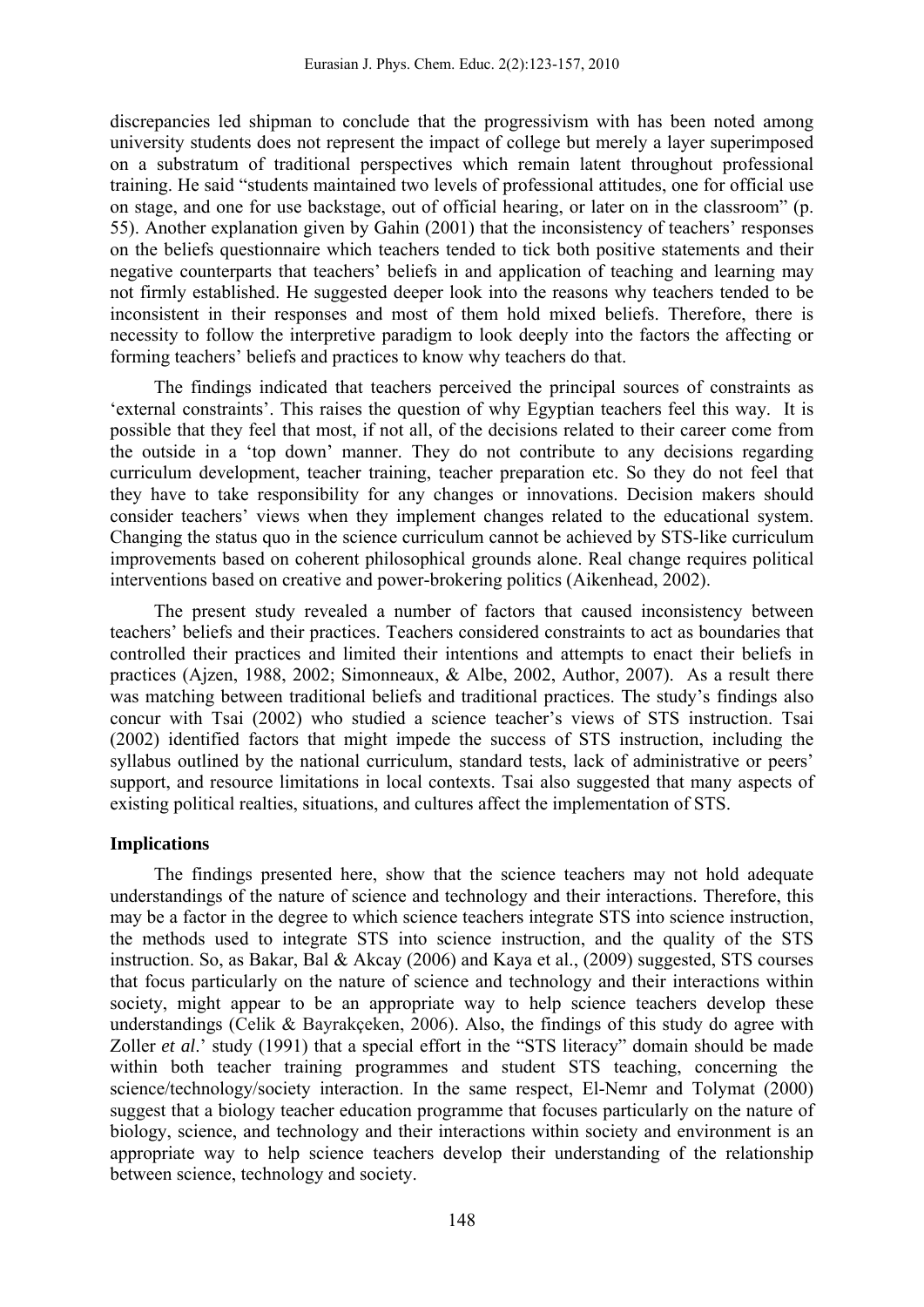The findings have shown that teachers reflected both active and passive theories (traditional-constructivist theories) of learning and teaching science through STS. The comparison between each of the teachers' beliefs and practices has also revealed that generally the teachers' observed were more traditional than their expressed beliefs. This may result from two reasons: Firstly, it was possible that the teachers believe that it is necessary to make science education reform and that they should have those beliefs in forms of intentions (Fishbein & Ajzen; 1975) or these beliefs are actually ones that teachers hold consciously or unconsciously. This implies that the role of science education not just to suggest new theories or teaching techniques, but that teacher educators need to allow teachers to explore and express their existing beliefs and try to assimilate new ideas by reforming their beliefs or constructing new beliefs.

The study provided an insight for science teacher education in Egypt both at pre-service and at in-service levels. It will be useful for science teacher educators since it aims to provide insights into the effect of science teachers' beliefs on classroom practice. According to Bybee (1997), one reason why previous science education reform efforts have failed is because "a consistent and coherent set of purposes, policies, programmes, and practices do not exist" (Bybee, 1997: 30). Setting policies or curriculum frameworks at the state, county or even for school level can influence practice in the classroom, but may not ensure that science teachers will appropriately or consistently translates the policies into practice. Bybee calls this "the policy-practice gap".

While it might appear beneficial to study entire systems of beliefs, such a focus may provide ambiguous results. As Klein (1996) observed, teachers' beliefs can be eclectic which means that teachers may hold contradictory sets of beliefs. For example, they may hold beliefs which reflect, at the same time, a constructivist and a transmissionist philosophy. This should not be surprising since teachers' beliefs or implicit theories are unlike official theories in that they are not organized into a coherent body of knowledge or an interrelated set of propositions or principles. Identifying particular, individual beliefs may assist in better understanding belief systems in general and the contradictions often inherent in them. Understanding individual's beliefs can help identify those beliefs, which may be more central to a particular learning theory. On a practical level, an understanding of individual's beliefs can assist in the design of professional development sessions.

For effective development of pedagogy and hence effective teaching techniques, teachers need to develop a sound and critical understanding of the nature of science and technology. This is particularly important because what science teachers choose to teach and how they teach it will be influenced by their views about the nature of science. The better to communicate scientific and technological ideas to students they must understand what they are attempting to communicate to their students (Lederman, 1992; Dillon & Manning, 2010).

The study in its attempt to explore science teachers' beliefs about STS issues gave an insight to the curriculum developers about the important effect of teachers' beliefs on the development of the science curriculum. As McLaughlin (1987) has pointed out, "what actually is delivered or provided under the aegis of a policy depends finally on the individual at the end of the line…" (p.174). Aikenhead (2006: 62) argues that teachers construct their own meaning of any intended curriculum as they negotiate an orientation toward it and decide what to implement. Central to the realization of any curriculum implementation goal is the need for information concerning the beliefs that teachers hold about curriculum implementation and the origins of these beliefs. As Munby (1984) has clearly and articulately argued that" teachers' beliefs and principles are contextually significant to the implementation of innovations" (p.28). Research supports the idea that teachers are crucial change agents to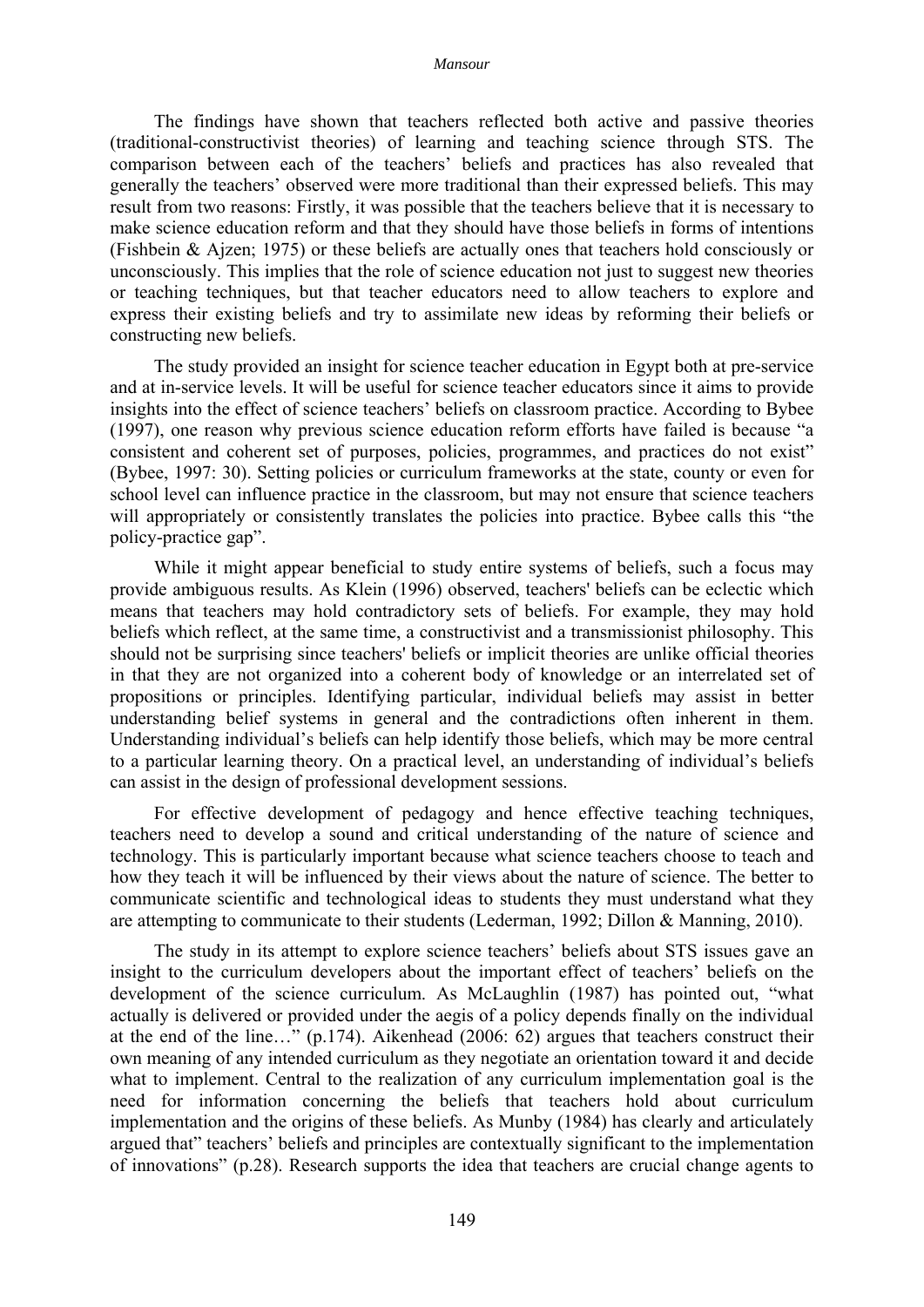educational reform and that teachers' beliefs are precursors to change (Ajzen, 1985; Pajares, 1992, Tsai, 2002; Mamlok-Naaman & Hofstein, 2007).

This paper arise a lot of questions need to be investigated. Firstly, teachers tended to respond to both the constructivist views and traditional views of the items of the questionnaire. This needs more investigation to recover why teachers tended to be inconsistent in their responses and most of them seem to hold mixed beliefs. Secondly, the findings of the questionnaire shed light on some factors that face the teachers and act as barriers to put their beliefs into practices, but we still need to understand how these factors operate to stop teachers to implement their educational beliefs in STS classroom. So, we can skip over these constraints or change them. Also, the findings of the questionnaire arise question regarding whether belief and practice are consistent or inconsistent in teaching science through STS. Finally, the findings arise question about the direction of the relationship between belief and practice; whether belief affects practice or practice can change belief. To get deep understanding of all these issues arisen from the questionnaire findings, it is necessary to follow the interpretive paradigm in studying teachers' beliefs and practices.

### **References**

- Afifi, Y. (1998). Enquiry skills in science textbooks for the preparatory stage. *Journal of Science Education. 1* (1)163-182. (published by Egyptian Society for Science Education, Ain Shams University, Cairo) (In Arabic).
- Aguirre, J., Haggerty, S., & Linder, C. (1990). Student-teachers' conceptions of science, teaching, and learning: a case study in preservice teacher education. *International Journal of Science Education, 12*, 381-390.
- Aikenhead, G. (1984). Teacher decision making: the case of Prairie high. *Journal of Research in Science Teaching, 21*, 167-186.
- Aikenhead, G. (2000). STS in Canada: From policy to student evaluation. In D.D. Kumar & D.E. Chubin (Eds.), *Science, technology, and society: A sourcebook on research and practice* (pp.49-89). New York: Kluwer Academic/Plenum Publishers.
- Aikenhead, G. (2004). STS education: a rose by any other name. In R. Cross (Ed.), *A vision for science Education: Responding to the work of Peter Fensham* (pp.59-75). London, RouledgeFalmer.
- Aikenhead, G. (2006). *Science education for everyday life: Evidence-based practice*. New York: Teachers College Press.
- Aikenhead, G., & Ryan, A. (1989). *The development of a multiple choice instrument for monitoring views on science-technology-society topics*. Saskatoon, Saskatchewan, Canda: University of Saskatchewan, College of Education.
- Aikenhead, G., & Ryan, G. (1992). The development of a new instrument: Views on Science-Technology-Society (VOSTS). *Science Education, 76* (5), 477-491.
- Ajzen, I. (1985). From intentions to actions: a theory of planned behaviour. In J. Kuhl & Beckman, J. (Eds.), *Action control: from cognition to behaviour* (pp.11-39). New York: Springer-Verlag.
- Ajzen, I. (1988). *Attitudes, Personality, and Behaviour*. London: Open University Press, Milton Keynes.
- Ajzen, I. (2002). Perceived behavioural control, self-efficacy, locus of control, and the theory of planned behaviour, *Journal of Applied social Psychology, 32*, 1-20.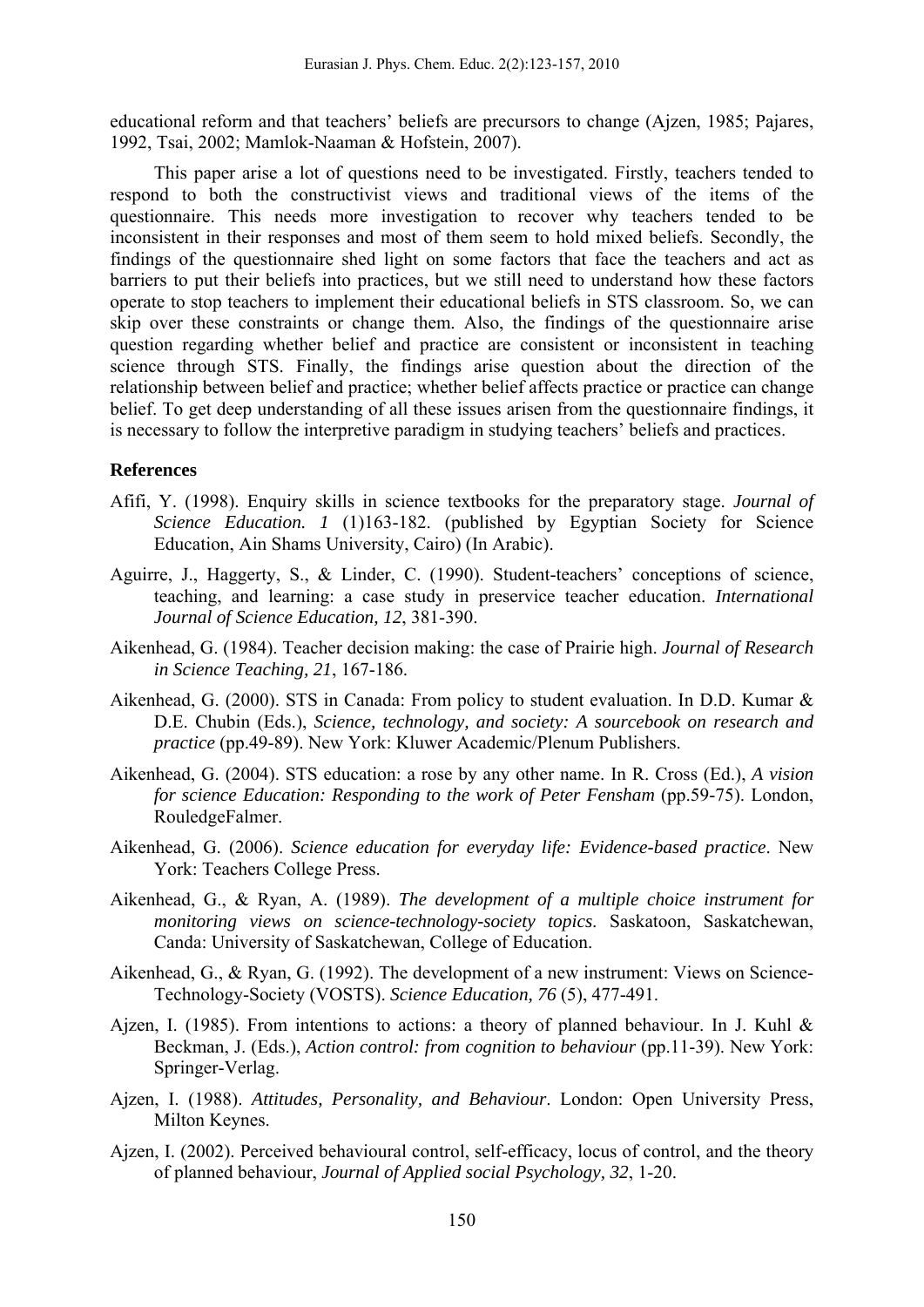- Amer, E. (2003). *The effectiveness of using invention techniques in developing written composition and creative thinking of Egyptian EFL students*. Unpublished PhD thesis, University of Exeter, Exeter, UK.
- ASE (1981). *Education through Science*. ASE: Hatfield.
- Bakar, E., Bal, S., & Akcay, H. (2006). Preservice science teachers beliefs about sciencetechnology and their implication in society. *Eurasia Journal of Mathematics, Science and Technology Education, 2*(3), 18-32.
- Barnes, B. (1985). *About science*. Oxford: Basil Blackwell.
- Bybee, R. (1984). Global problems and science education policy, In R. Bybee, J. Carlson & A. McCormack (Eds.), *Redesigning Science and Technology Education 1984 NSTA Yearbook* (pp. 60-75). Washington, DC: National Science Teachers Association.
- Bybee, R. W. (1997). *Achieving scientific literacy: From purposes to practices.* Portsmouth, NH: Heineman.
- Bybee, R., & Mau, T. (1986). Science and technology related global problems: in international survey of science educators. *Journal of Research in Science Teaching, 23*(7), (599-618).
- Carroll, T. M. (1999). *Developing partnerships: teacher beliefs and practices and the STS classroom*. Proceedings of the 1999 Annual international conference of the association for the Education Teachers in Science (pp.331-338). Greenville, NC: Association for the Education of Teachers in Science. (ERIC Document Reproduction Service No. ED 431626)
- Clough, E. E., & Driver, R. (1986). A study of consistency in the use of students' conceptual frameworks across different task contexts. *Science Education, 70* (4), 473-496).
- Dillon, J., & Manning, A. (2010). Science teachers, science teaching: Issues and challenges. In J. Osborone & J. Dillon (Eds.), *Good practice in science teaching: What research has to say* (pp. 20-45), (2nd Edition). Berkshire: Open University Press.
- Dimopoulos, K., & Koulaidis, V. (2003). Science and technology education for citizenship: the potential role of the press. *Science Education, 87*, 241-256.
- Duggan, S. & Gott, R. (2002). What sort of science education do we really need? *International Journal of Science Education, 24* (7), 661-679.
- Eagly, A.H. & Chaiken, S. (1993). *The psychology of attitudes*. Forth Worth TX: Harcourt Brace College Publishers.
- Eijkelhof, H., & Lijnse, P. (1988). The role of research and development to improve STS education: experiences. *International Journal of Science Education, 10* (4), 464-474.
- El-Nemr, M., & Tolymat, H. (2000). *New prospective role for Biology teachers relevant to the year 2000 and beyond*. paper presented to Proceedings of International Symposium conference "BioEd 2000" the Challenge of the next Century, 15-18 May, in the MNHN Grande Galerie de l'Evolution.
- Fang, Z. (1996). A review of research on teacher beliefs and practices. *Educational Research, 38*(1), 47-64.
- Fensham, P. J. (1988). Approaches to teaching of STS in science education. *International Journal of Science Education, 10* (4), 346-356.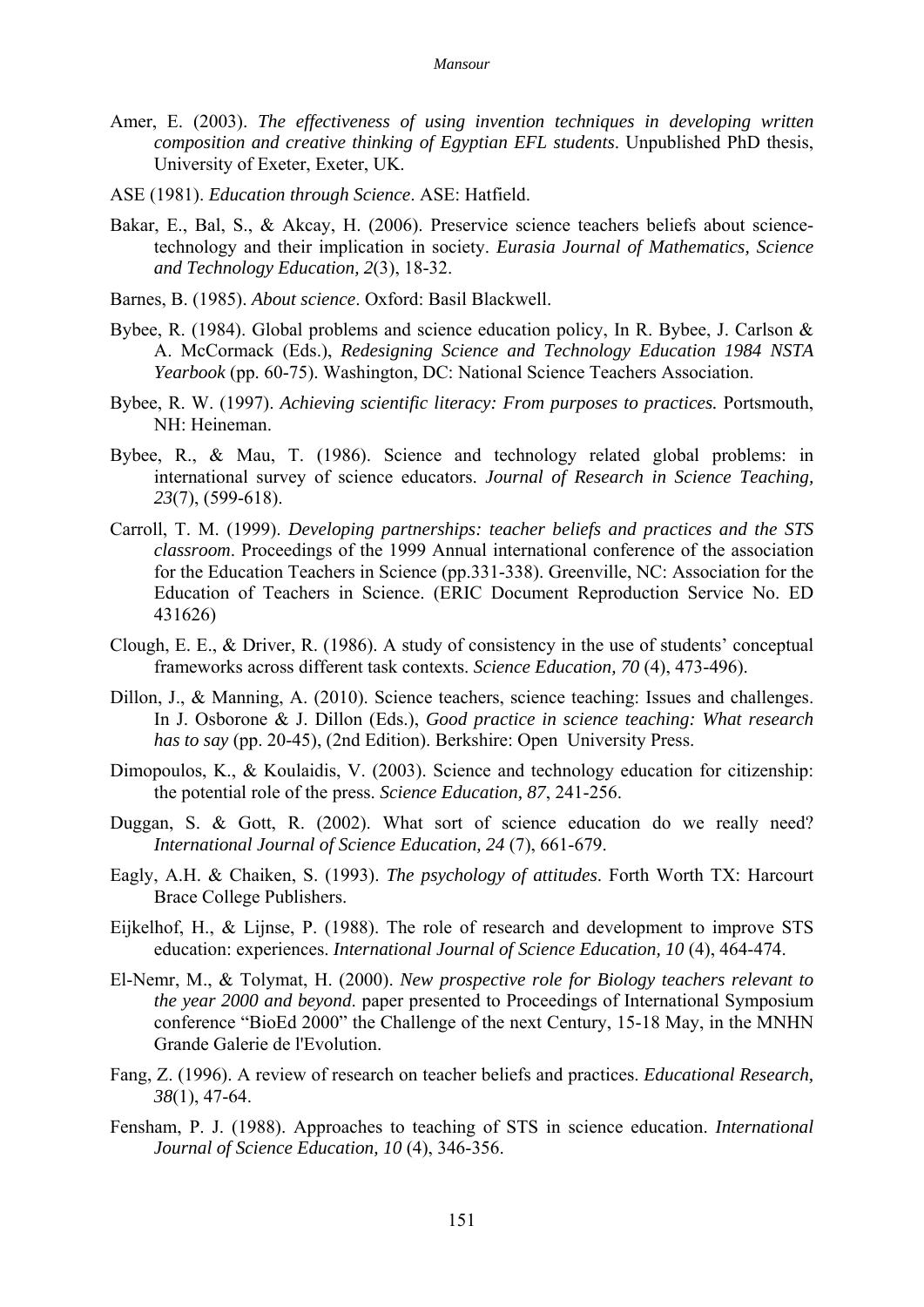- Fishbein, M., Ajzen, I. (1975) *Belief, attitude, intention and behavior: an introduction to theory and research*. Reading, Massachusetts: Addison-Wesley, London.
- Foster, P. (1996). Observational Research, in R. Sapsford and V. Jupp, eds., Data Collection and Analysis (pp.57-93). Newbury Park CA., SAGE.
- Gahin, G. H. (2001). *An investigation into EFL teachers' beliefs and practices in Egypt An explanatory study*, Ph.D Thesis, school of Education, University of Exeter. Exeter, UK.
- Gliem, J., & Gliem, R. (2003). *Calculating, Interpreting, and Reporting Cronbach's Alpha Reliability Coefficient for Likert-Type Scales*. Paper presented at In 2003 Midwest Research to Practice Conference in Adult, Continuing and Community Education. Columbus, OH.
- Hart, E. P., & Robottom, I. M. (1990). The Science-technology-society movement in science education: A critique of the reform process. *Journal of Research in Science Teaching, 27*(6), 575-588.
- Hurd, P. D. (1998). Scientific literacy: new minds for changing world. *Science Education*, 82, 407-416.
- Jegede, O. J. (1988). The development of the science, technology and society curricula in Nigeria. *International Journal of Science Education, 10*(4), 399-408.
- Jenkins, E. W. (1999). School science, citizenship and the public understanding of science. *International Journal of Science Education, 21* (7), 703-710.
- Kaya, O., Yager, R., & Dogan, A. (2009) Changes in attitudes towards Science–Technology– Society of Pre-service Science Teachers. *Research in Science Education, 39*(2), 257- 279.
- Klein, P. (1996). Preservice teachers' beliefs about learning and knowledge. *The Alberta Journal of Educational Research. Vol XLII*, 4, 361-377.
- Koballa, T., et al. (2000) Prospective gymnasium teachers' conceptions of chemistry learning and teaching, *International Journal of Science Education, 22*(2), 209-224.
- Kolstoe, S. D. (2001). Scientific literacy for citizenship: tools for dealing with the science dimension of controversial socioscientific issues. *Science Education, 85*, 291-310.
- Kranzberg, M. (1991). Science-Technology-Society: It's as simple as XTZ!. Theory Into Practice, Vol. XXX, No. 4, 234-241.
- Kuhn, T. (1970). *The structure of scientific revolutions* (2nd edn). Chicago, IL, The University of Chicago Press.
- Levitt, K. E. (2001). An analysis of Elementary teachers' beliefs regarding the teaching and learning of science, *Science Education, 86*, 1-22.
- Longbottom, J., & Butler, P. (1999). Why teach science? Setting rational goals for science education, *Science Education, 83*, 473-492.
- Mamlok-Naaman, R., & Hofstein, A. (2007). Involving Science Teachers in the Development and Implementation of Assessment Tools for ''Science for All'' Type Curricula, *Journal of Science Teacher Education, 18*(4), 497–524.
- Mansour, N. (2007). Challenges to STS: Implications for science teacher education. *Bulletin of Science, Technology and Society, 27*(6), 482-497.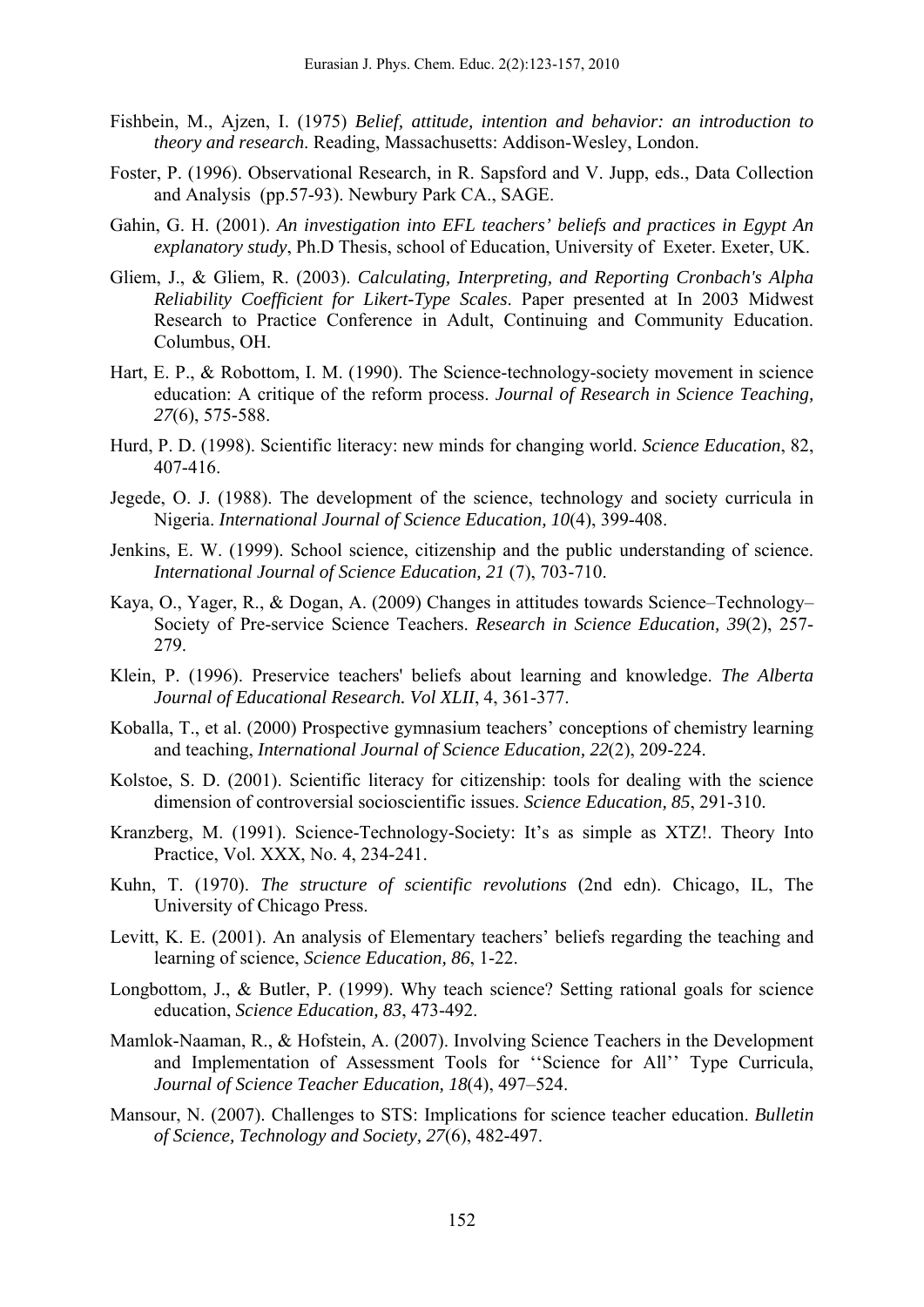- Mansour, N. (2008). The experiences and Personal Religious Beliefs of Egyptian science teachers as a framework for understanding the shaping and reshaping of their beliefs and practices about Science-Technology-Society (STS). *International Journal of Science Education, 30* (12), 1605-1634.
- Mansour, N. (2009). Science teachers' beliefs and practices: issues, implications and research agenda. *International Journal of Environmental and Science Education, 4*(1), 25-48.
- Mansour, N. (2009). Science-Technology- Society (STS): A new paradigm in Science Education. *Bulletin of Science, Technology and Society,27*(6), 482-497.
- Mansour, N. (2010). The impact of the knowledge and beliefs of Egyptian science teachers in integrating an STS based curriculum. *Journal of Science Teacher Education, 21*(4), 513-534.
- Marton, F., Beaty, E. and Dall'Alba, G. (1993). Conceptions of learning. *International Journal of Educational Research, 19*, 277-300.
- McCann, T., & Johannessen, L. (2004). Why do new teachers cry? *The clearing House, 77*(4), 134-145.
- Munby, H. A. (1984). A qualitative approach to the study of a teacher's beliefs. *Journal of Research in Science Teaching, 21*, 27-38.
- Muskin, C. (1990). *Constraint of teaching methods and opportunity to learn in high school history classes*. Paper presented at the Annual Meeting of the American Educational Research Association, Boston, MA. (ERIC Document Reproduction Service No. ED322038).
- Noss, R., & Hoyles, C. (1996). *Windows on mathematical meaning*. Dordrecht: Kluwer Academic Publishers.
- Osborone, J. (2010). Science for citizenship. In J. Osborone & J. Dillon (Eds.), *Good practice in science teaching: What research has to say* (pp46-67),  $(2^{nd}$  Edition). Berkshire: Open University Press.
- Ost, D. H., & Yager, R. E. (1993). Biology, STS & the next steps in program design & curriculum development. *American Biology Teacher, 55*(5), 282-287.
- Pajares, M. F. (1992). Teachers' beliefs and education research: Cleaning up a messy construct. *Review of Education Research, 62*, 307-332.
- Pedretti, E., & Hodson, D. (1995). From rhetoric to action: Implementing STS education through action research. *Journal of Research in Science Teaching, 32*, 463-485.
- Poulson, L., Avramidis, E., Fox, R., Medwell, J., & Wary, D. (2001). The theoretical orientation of primary school literacy teachers: an exploratory study of orientations to reading and writing, *Research Papers in Education, 16*(3), 271-292.
- Quicke, J. (2001). The science curriculum and education for democracy in the risk society. *Journal of curriculum Studies, 33* (1), 113-127.
- Ramsey, J. (1993). The science education reform movement: implications for social responsibility. *Science Education*, 77, 235-258.
- Ramsey, J., & Hungerford, H. (1989). The effects of issue investigation and action training on eighth-grade students' environmental behavior. *The Journal of Environmental Education, 24* (3), 31-36.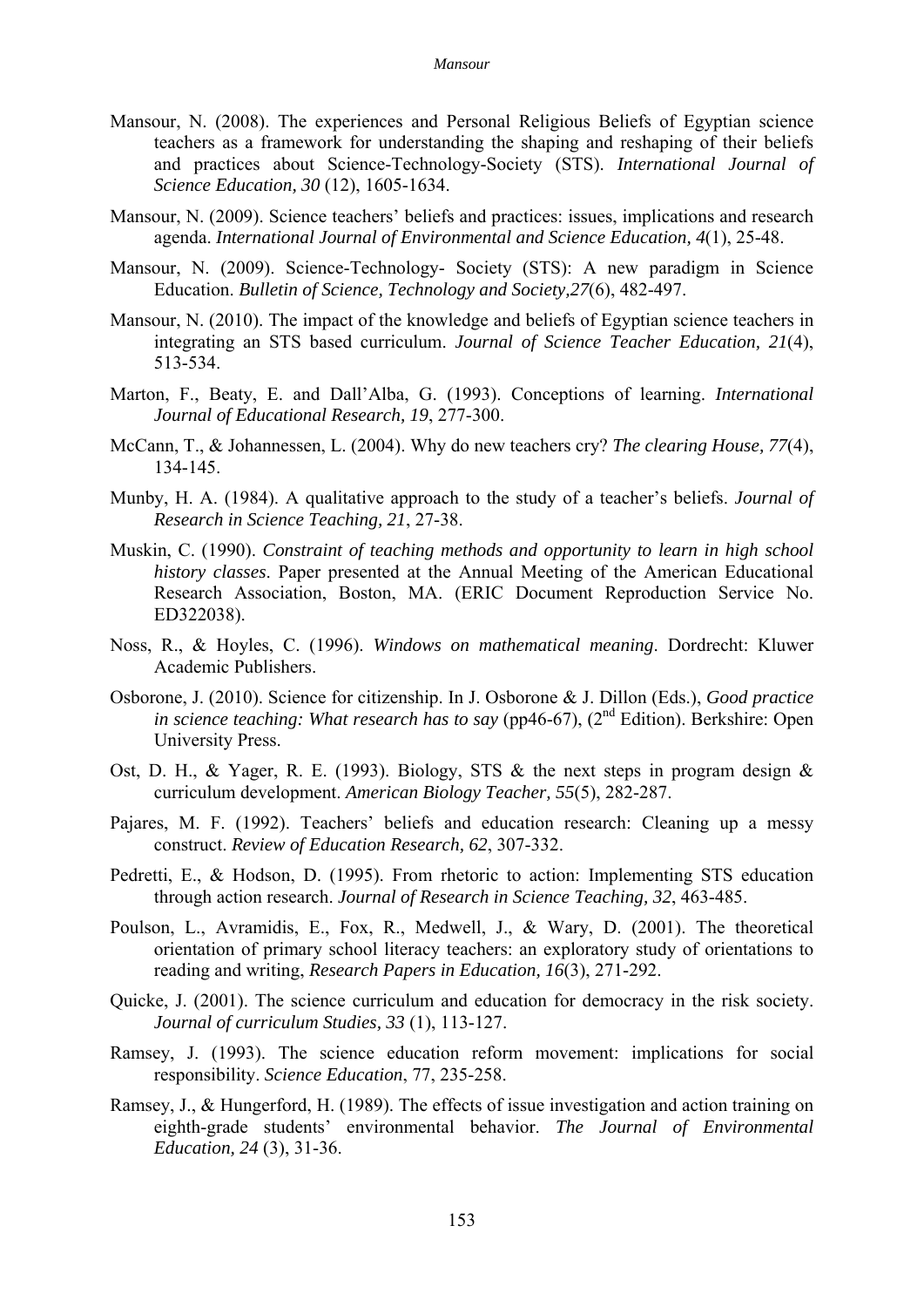- Ratcliffe, M., & Grace, M. (2003). *Science education for citizenship: Teaching socioscientific issues*. Berkshire: Open University Press.
- Ravitz, J., Becker, J., & Wong, Y. (2000). Constructivist-compatible beliefs and practices among U.S. teachers. Retervied November 12, 2004, Available at http:// www.crito.uci.edu/tlc/html/findings.html.
- Rubba, P. A. (1991). Integrating STS into school science and teacher education: Beyond awareness. *Theory into Practice, 30*, 303-308.
- Rubba, P., & Harkness, W. (1993). Examination of pre-service and in-service science teachers' beliefs about science-technology-society interactions, *Science Education 77* (4), 407-31.
- Ryder, J. (2002). School science education for citizenship: strategies for teaching about the epistemology of science, *Journal of Curriculum Studies, 34*(6), 637- 658.
- Shipman, M. (1967) Theory and practice in the education of teachers. *Educational Research*, 9, 208-212.
- Simonneaux, L. & Albe, V. (2002). Teaching socially controversial scientific: resistances and motivations, real or perceived? in J. Lewis, A. Magro, L. Simonneaux (eds.), *Biology Education For The Real World -Student - Teacher - Citizen*. Toulouse: ERIDOB – ENFA, pp. 121-134.
- Smith, W. (2007) Social desirability bias and exit survey responses: The case of a first nations campground in Central Ontario, Canada. *Tourism Management, 28 (3)*. 917-919
- Solomon, J. (2004). The UK and the movement for science, technology, and society (STS) education. In R. Cross (Ed.), *A vision for science Education: Responding to the work of Peter Fensham* (pp.76-90). London, RouledgeFalmer.
- Celik, S., & Bayrakçeken, S. (2006). The effect of a 'Science, Technology and Society' course on prospective teachers' conceptions of the nature of science, *Research in Science and Technological Education, 24*(2), 255-273.
- Taber, K. S. (2000) Multiple frameworks? Evidence of manifold conceptions in individual cognitive structure. *International Journal of Science Education, 22*, 399-417.
- Tairab, H., H. (2001) Pre-service teachers' views of the nature of science and technology before and after a science teaching methods course. *Research in Education*, 65, 81-87.
- Thirumarayana, M. O. (1998). An explanatory study of the relationships among science, technology, and society (STS) issues as conceived by fifth grade students. *Journal of Elementary Science Education, 10*(1), 60-75.
- Tsai, C. (2002). Nested epistemologies: science teachers' beliefs of teaching, learning and science. *International Journal of Science Education, 24*(8), 771-783.
- Vázquez Alonso, A., Manassero, M. A. & Acevedo, J. A. (2005). Quantitative analysis of complex multiple-choice items in science technology and society: Item scaling. *Revista Electrónica de Investigación Educativa*, 7 (1). Retrieved April 14, 2010, year from: http://redie.uabc.mx/vol7no1/contents-vazquez.html
- Waks, L. J. (1987). A technology credo. *Bulletin of Science, Technology & Society, 7*(1-2), 357-366.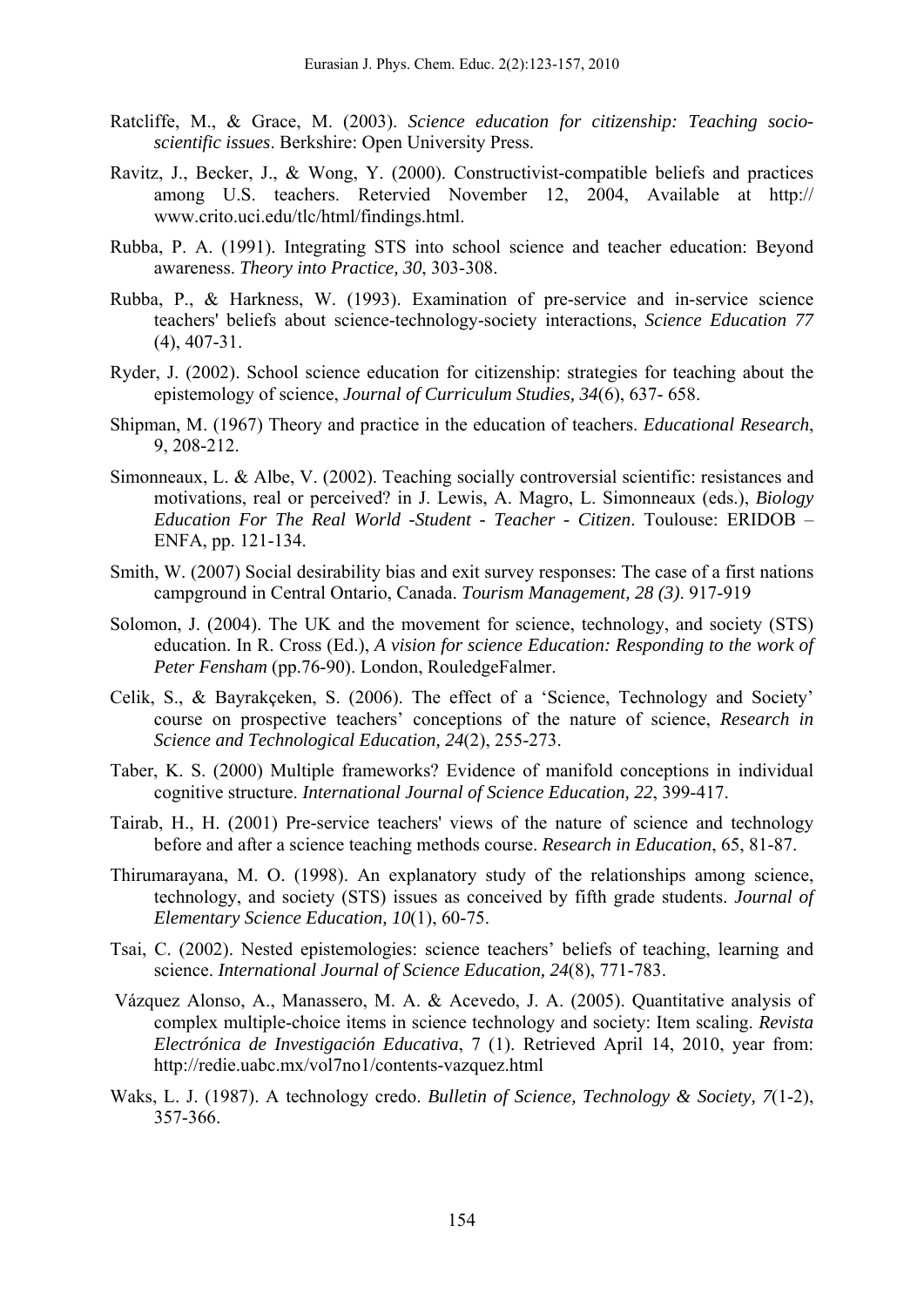- Wiesenmayer, R., & Rubba, P. (1999). The effects of STS issue investigation and action instruction versus traditional life science instruction on seventh grade students' citizenship behaviors. *Journal of Science Education and Technology*, *8* (2), 137-144.
- Yager, R. E. (1993). Science Technology Society as Reform. *School Science and Mathematics, 93* (3), 145-151.
- Yalvac, B., Tekkaya, C., & Kahyaoglu, E. (2007). Turkish pre-service science teachers' views on science-technology-society issues. *International Journal of Science Education*, *29* (3), 331-348.
- Yetişir, M., & Kaptan, F. (2008). STS from a historical perspective and its reflection on the curricula in Turkey. *International Journal of Environmental and Science Education*, *3*(1), 3-8.
- Yildirim, C. (2000). *Philosophy of science*. Istanbul: Remzi Publication.
- Za'Rour, G. I. (1987). Forces hindering the introduction of STS education in schools. In Jegede, O. J. (1988) The development of the science, technology and society curricula in Nigeria. *International Journal of Science Education, 10* (4), 399-408.
- Ziman, J. (1994). The rationale of STS education is in the approach. In J. Solomon & G. Aikenhead (Eds). *STS education: international perspectives on reform*. (pp.21-31). London: Teachers College Press.
- Zoller, U., Donn, S., Wild, R., & Beckett, P. (1991). Teachers' beliefs and views on selected science-technology-society topics: A probe into STS literacy vs STS indoctrination. *Science Education*, *74*, 541-561.

#### **Appendix A**

**Table 5.** Correlations between teachers' items scores on beliefs scales and their scores on practices counterpart

|                |                                                                         | N   | Mean           | Std.<br>D. | $(r)$ ** | Sig.  | $R2**$ |
|----------------|-------------------------------------------------------------------------|-----|----------------|------------|----------|-------|--------|
|                | Science and technology                                                  |     |                |            |          |       |        |
|                | Technology is the application of science (belief)                       | 162 | 4.3            | 1.06       | $0.43*$  | 0.000 | 18.5   |
|                | Technology is the application of science<br>(practice)                  | 162 | 2              | 0.88       |          |       |        |
| 2              | Science as a body of knowledge does affect<br>technology (belief)       | 162 | 4.5            | 0.78       | $0.59*$  | 0.000 | 34.8   |
|                | Science as a body of knowledge does affect 162<br>technology (practice) |     | 2.2            | 0.87       |          |       |        |
| $\overline{3}$ | Technology does affect science to discover new<br>things (belief)       | 162 | $\overline{4}$ | 1.22       | $0.59*$  | 0.000 | 34.8   |
|                | Technology does affect science to discover new<br>things (practice)     | 162 | 2.2            | 0.87       |          |       |        |
| $\overline{4}$ | Technology provides tools and techniques for<br>science (belief)        | 162 | $\overline{4}$ | 1.22       | $0.49*$  | 0.000 | 24.0   |
|                | Technology provides tools and techniques for 162<br>science (practice)  |     | 2.2            | 0.87       |          |       |        |
|                | Science and society                                                     |     |                |            |          |       |        |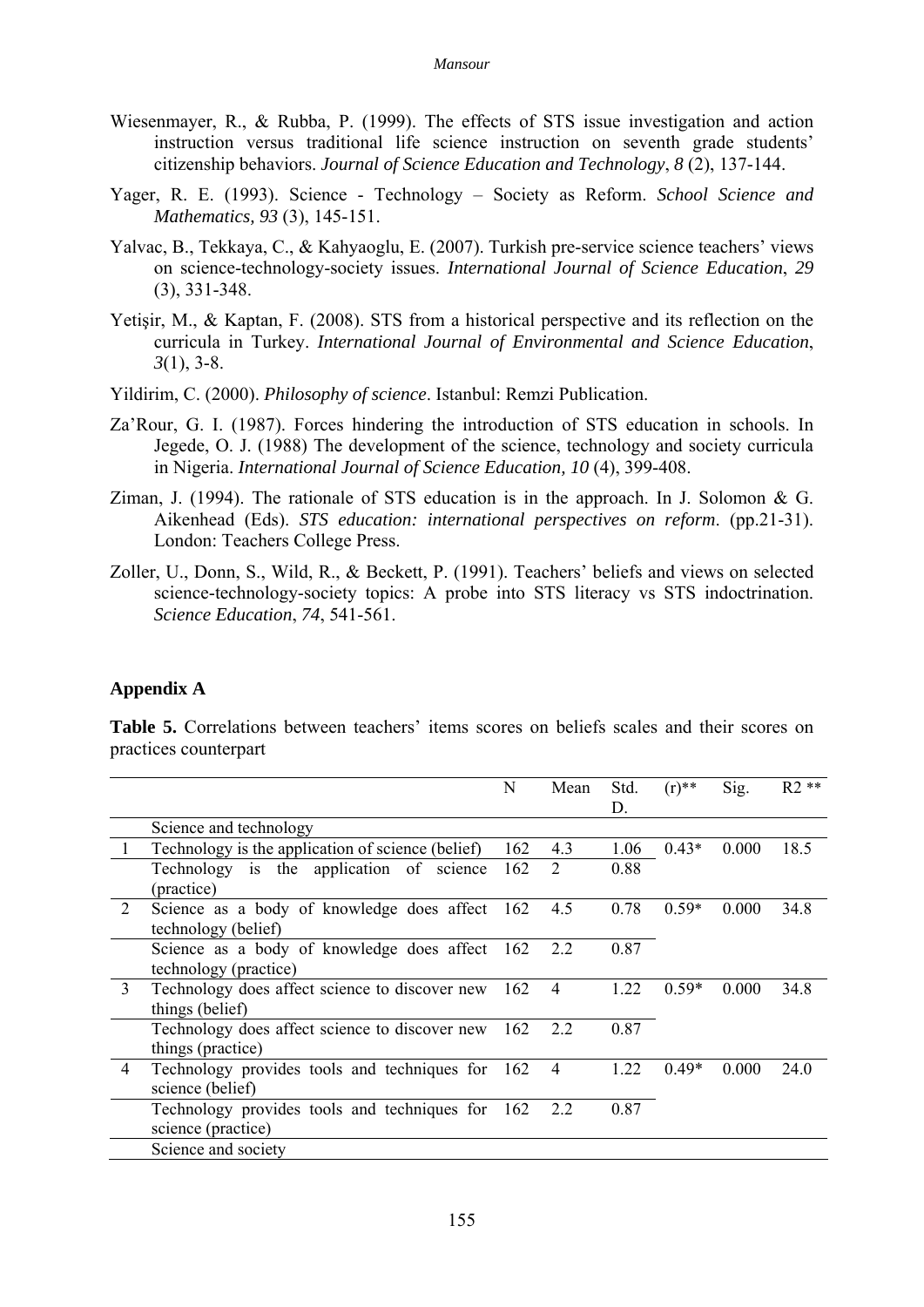|                |                                                                                                                     | ${\bf N}$ | Mean | Std.<br>D. | $(r)$ ** | Sig.  | $R2**$ |
|----------------|---------------------------------------------------------------------------------------------------------------------|-----------|------|------------|----------|-------|--------|
| 5              | Science does affect society to a great extent<br>(belief)                                                           | 162       | 4.2  | 1.12       | $0.64*$  | 0.000 | 41.0   |
|                | Science does affect society to a great extent<br>(practice)                                                         | 162       | 2.1  | 0.69       |          |       |        |
| 6              | Science stimulates society to seek further<br>knowledge (belief)                                                    | 162       | 4.2  | 1.13       | $0.43*$  | 0.000 | 18.5   |
|                | Science stimulates society to seek further<br>knowledge (practice)                                                  | 162       | 2.1  | 0.74       |          |       |        |
| $\overline{7}$ | Society does affect science to a great extent<br>(belief)                                                           | 162       | 3.6  | 1.16       | $0.73*$  | 0.000 | 53.3   |
|                | Society does affect science to a great extent<br>(practice)                                                         | 162       | 1.9  | 0.85       |          |       |        |
| 8              | quest to understand the world<br>Society's<br>accumulation of scientific<br>the<br>stimulates<br>knowledge (belief) | 162       | 4.4  | 0.84       | $0.68*$  | 0.000 | 46.3   |
|                | Society's quest to understand the world<br>the<br>accumulation of scientific<br>stimulates<br>knowledge (practice)  | 162       | 2.3  | 0.83       |          |       |        |
|                | Technology and society                                                                                              |           |      |            |          |       |        |
| 9              | Technology makes life easier (belief)                                                                               | 162       | 4.0  | 1.00       | $0.70*$  | 0.000 | 49.0   |
|                | Technology makes life easier (practice)                                                                             | 162       | 2.4  | 0.83       |          |       |        |
| 10             | Technology does affect society (belief)                                                                             | 162       | 4.0  | 1.22       | $0.59*$  | 0.000 | 34.8   |
|                | Technology does affect society (practice)                                                                           | 162       | 2.2  | 0.87       |          |       |        |
| 11             | Technology affects society by<br>The way society uses it (belief)                                                   | 162       | 4.0  | 1.1        | $0.56*$  | 0.000 | 31.4   |
|                | Technology affects society by<br>The way society uses it (practice)                                                 | 162       | 2.1  | 0.87       |          |       |        |
| 12             | Society's needs create demands for<br>Technology (belief)                                                           | 162       | 4.1  | 1.0        | $0.72*$  | 0.000 | 52.4   |
|                | Society's needs create demands for<br>Technology (practice)                                                         | 162       | 2.1  | 0.85       |          |       |        |
| 13             | Society puts restrictions on the<br>of<br>use<br>technology to control it (belief)                                  | 162       | 4.5  | 1.13       | $0.59*$  | 0.000 | 34.8   |
|                | Society puts restrictions<br>of<br>the<br>on<br>use<br>technology to control it (practice)                          | 162       | 2.2  | 0.74       |          |       |        |
|                | Constructivist beliefs about science teacher role                                                                   |           |      |            |          |       |        |
| 15             | Provide opportunities and resources for his<br>students to discuss STS issue (belief)                               | 162       | 3.9  | 0.95       | $0.56*$  | 0.000 | 31.4   |
|                | Provide opportunities and resources for his<br>students to discuss STS issue (practice)                             | 162       | 1.9  | 0.94       |          |       |        |
| 16             | Help students think about their ideas concerning<br>the relationship between STS (belief)                           | 162       | 4.1  | 1.13       | $0.73*$  | 0.000 | 53.3   |
|                | Help students think about their ideas concerning<br>the relationship between STS (practice)                         | 162       | 2.0  | 0.74       |          |       |        |
| 17             | Explore students' prior knowledge regarding<br>STS issues (belief)                                                  | 162       | 3.4  | 1.03       | $0.49*$  | 0.000 | 24.0   |
|                | Explore students' prior knowledge regarding<br>STS issues (practice)                                                | 162       | 1.6  | 0.83       |          |       |        |
| 18             | Let the students themselves to ask questions<br>about STS and to lead the discussion (belief)                       | 162       | 3.8  | 0.97       | $0.65*$  | 0.000 | 42.3   |
|                | Let the students themselves to ask questions<br>about STS and to lead the discussion (practice)                     | 162       | 2.1  | 0.87       |          |       |        |